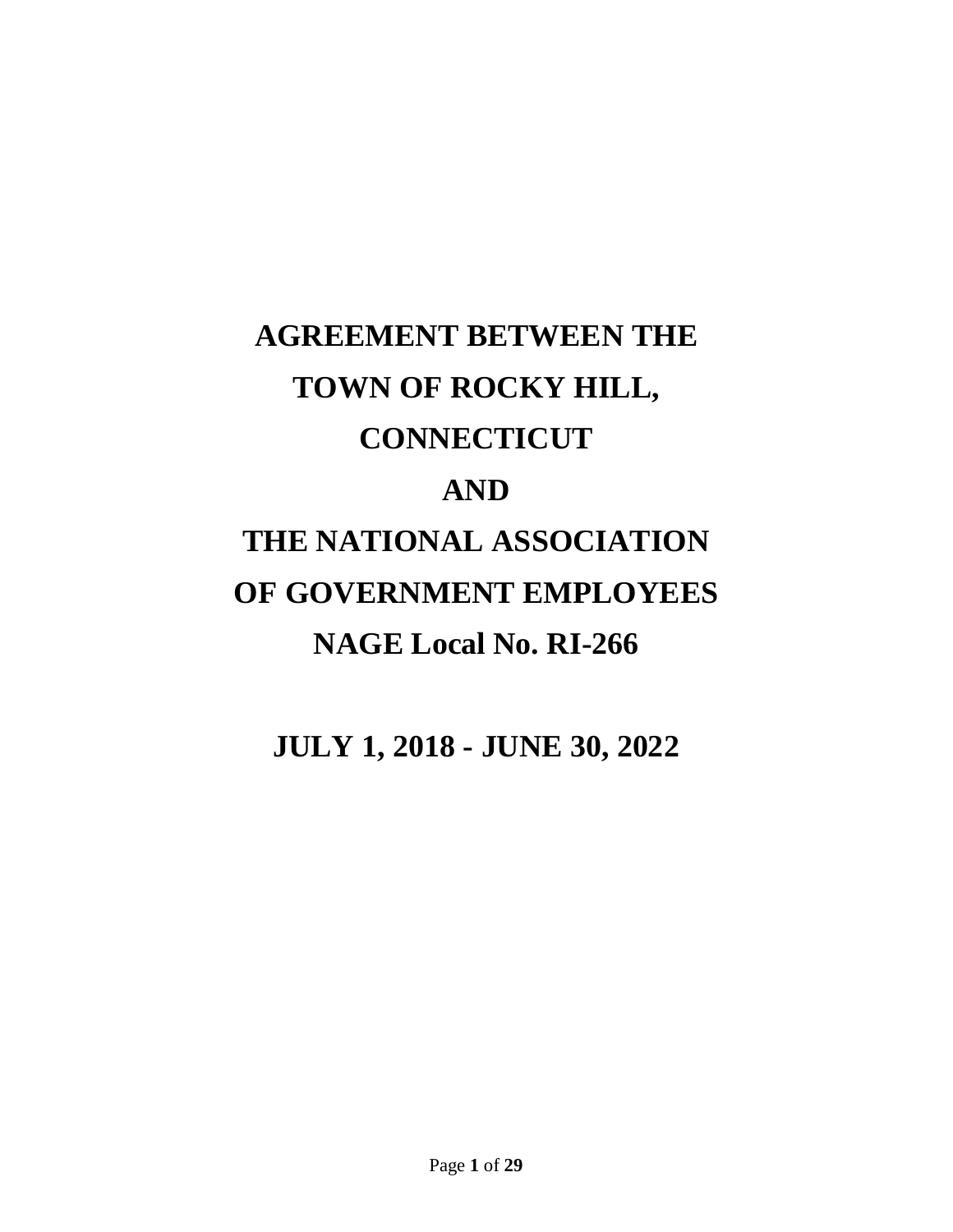# **Table of Contents**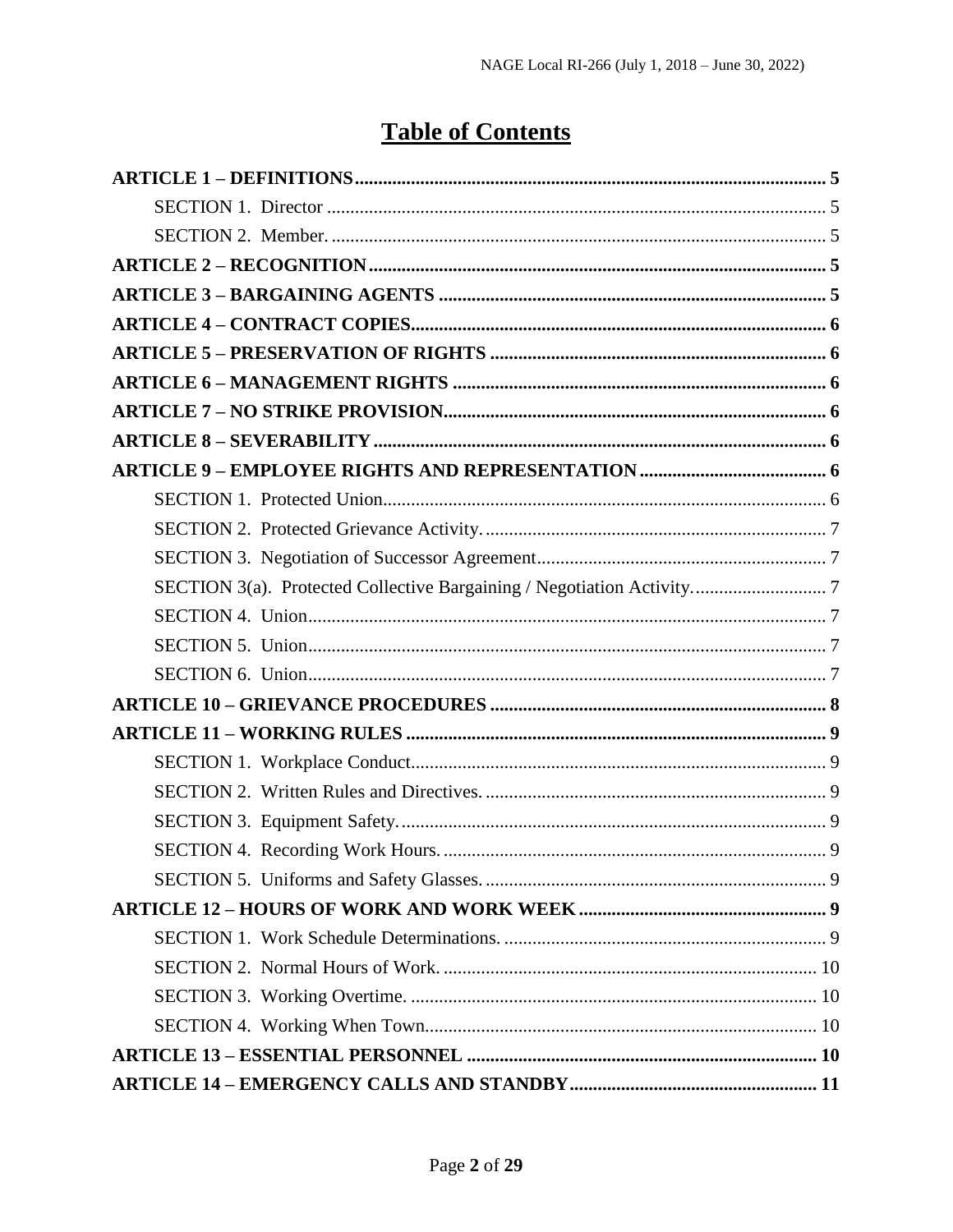| SECTION 3. Standby Duty for Emergencies and Weather-Related Events.  11 |  |
|-------------------------------------------------------------------------|--|
|                                                                         |  |
|                                                                         |  |
|                                                                         |  |
|                                                                         |  |
|                                                                         |  |
| SECTION 4. Rate of Pay for Promotion or Assignment to Higher Class.  12 |  |
| SECTION 5. Compensation for Working Overtime, Holidays, and Weekends 12 |  |
|                                                                         |  |
|                                                                         |  |
|                                                                         |  |
|                                                                         |  |
|                                                                         |  |
|                                                                         |  |
|                                                                         |  |
|                                                                         |  |
|                                                                         |  |
|                                                                         |  |
|                                                                         |  |
|                                                                         |  |
|                                                                         |  |
|                                                                         |  |
|                                                                         |  |
|                                                                         |  |
|                                                                         |  |
|                                                                         |  |
|                                                                         |  |
|                                                                         |  |
|                                                                         |  |
|                                                                         |  |
|                                                                         |  |
|                                                                         |  |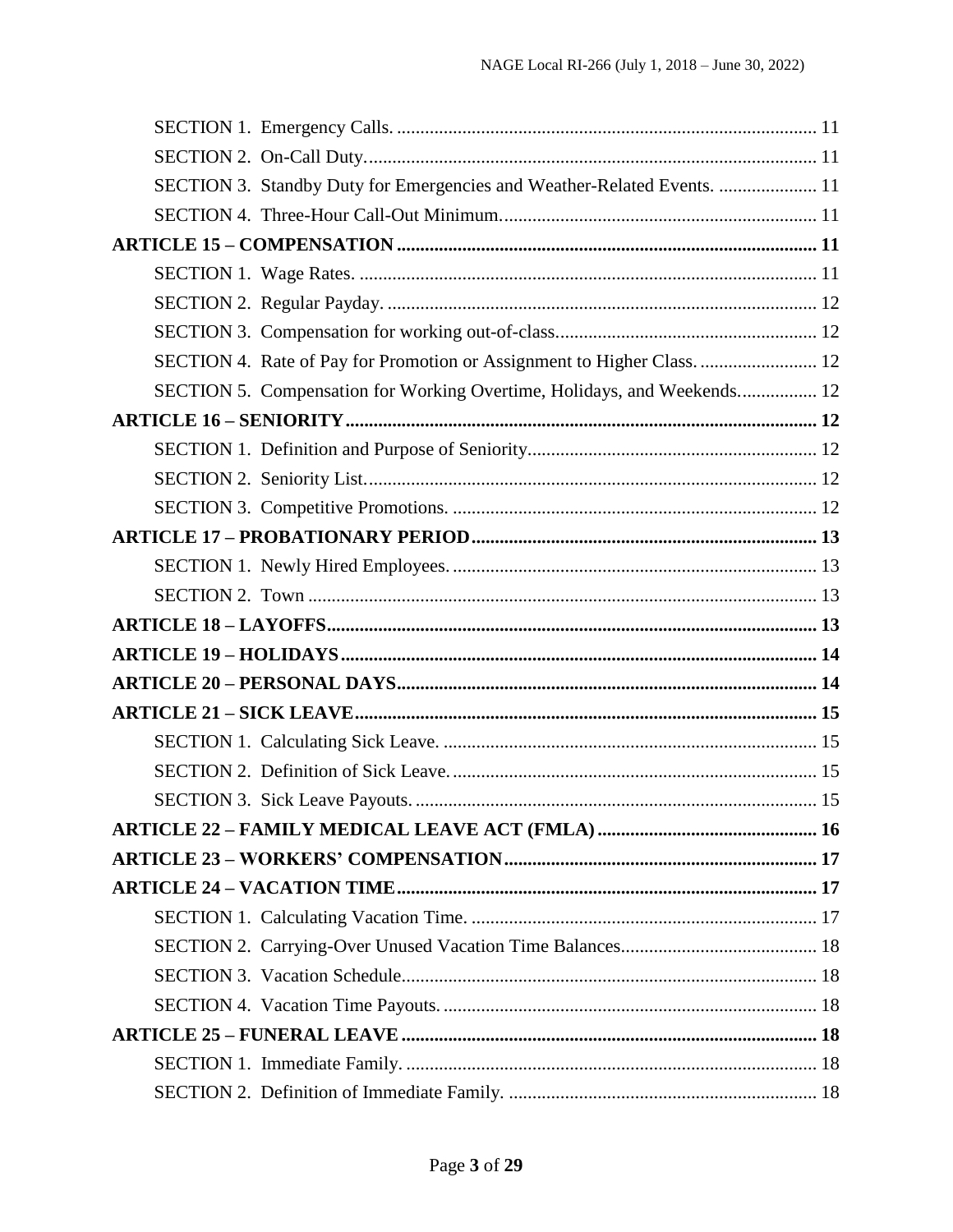| SECTION 1. Defined Benefit and Defined Contribution Pension Plans 22      |  |
|---------------------------------------------------------------------------|--|
|                                                                           |  |
|                                                                           |  |
|                                                                           |  |
| This schedule applies to employees hired on or after February 18, 2016 24 |  |
|                                                                           |  |
| This schedule applies to employees hired prior to February 18, 2016.  25  |  |
| APPENDIX C - HIGH DEDUCTIBLE HEALTH PLAN (HDHP) WITH HEALTH               |  |
|                                                                           |  |
|                                                                           |  |
|                                                                           |  |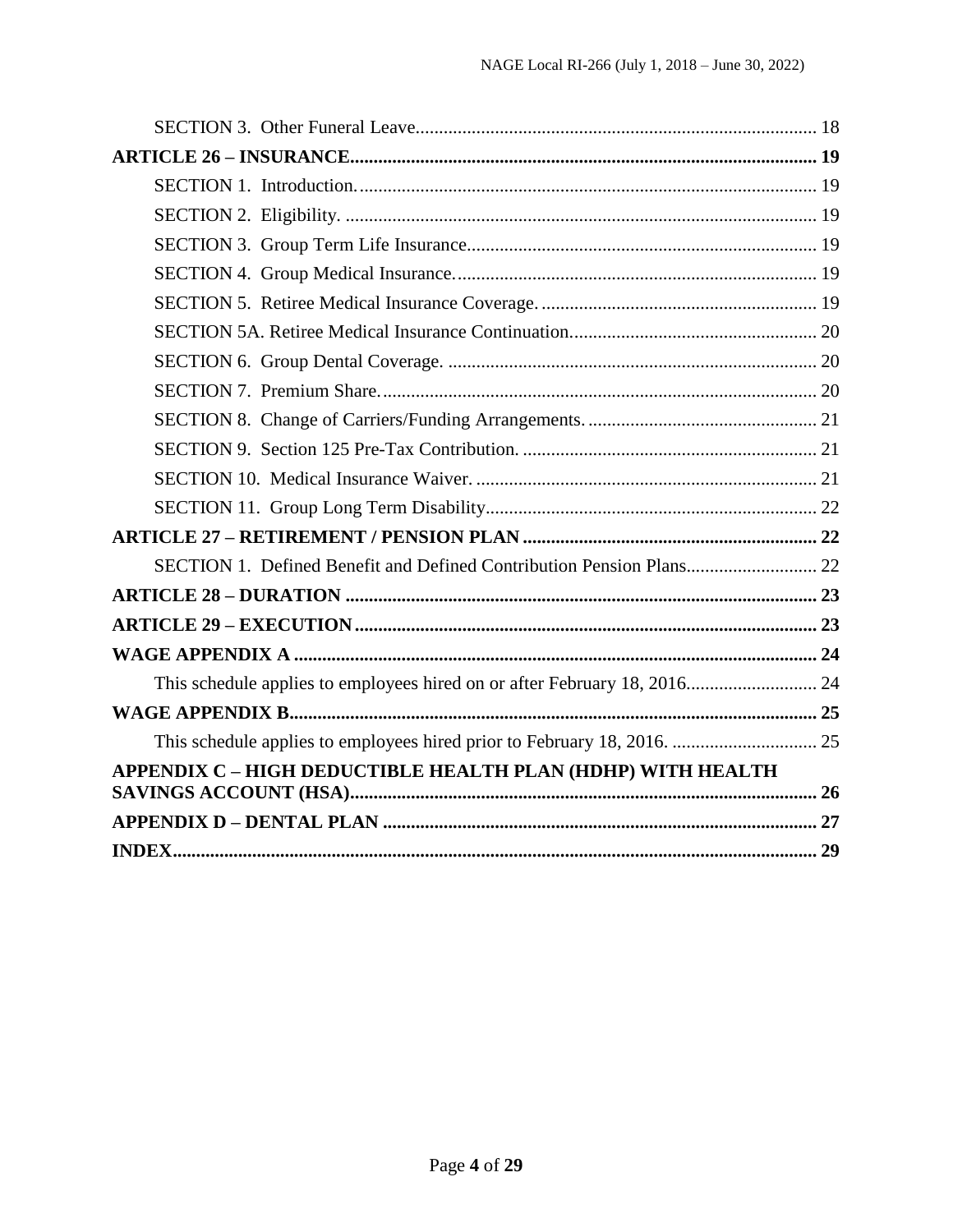#### **AGREEMENT BETWEEN THE TOWN OF ROCKY HILL, CONNECTICUT AND THE NATIONAL ASSOCIATION OF GOVERNMENT EMPLOYEES NAGE Local No. RI-266**

This Agreement is made by and between the Town of Rocky Hill, Connecticut hereinafter referred to as the **"Town,"** and the National Association of Government Employees Local No. RI-266 hereinafter referred to as the **"Union,"** for the purposes of establishing a better understanding of the rights and obligations of both the Town of Rocky Hill, as municipal employer, and the employees represented by the Union.

<span id="page-4-0"></span>This agreement shall affect only employees of the Town who are members of the Union.

#### **ARTICLE 1 – DEFINITIONS**

<span id="page-4-1"></span>**SECTION 1. Director.** The title "Director" as used in this contract shall refer to the Director of Facilities Management, and Fire Marshal.

<span id="page-4-2"></span>**SECTION 2. Member.** The term "member" as used in this contract shall refer to those employees covered by this collective bargaining agreement.

#### **ARTICLE 2 – RECOGNITION**

<span id="page-4-3"></span>The Town recognizes the Union as the sole and exclusive Bargaining Agent for all employees in positions listed below who work more than twenty four (24) hours per week for the full year.

- 1. Assistant Mechanic / Custodian
- 2. Cook / Custodian
- 3. Custodian
- 4. Facilities Assistant
- 5. Facilities Trade Mechanic
- 6. Head Custodian
- <span id="page-4-4"></span>7. Head Mechanic (Fire Division)

#### **ARTICLE 3 – BARGAINING AGENTS**

The Bargaining Agent for the Town shall be the Town Manager, Director of Human Resources, or associated senior department heads. The Bargaining Agents for employees shall consist of three (3) members of the Union and the National Representative, who shall be the Chief Negotiator. Notwithstanding negotiations, whenever a meeting takes place between the Town and the Union two (2) members of the bargaining unit shall be in attendance of said meeting.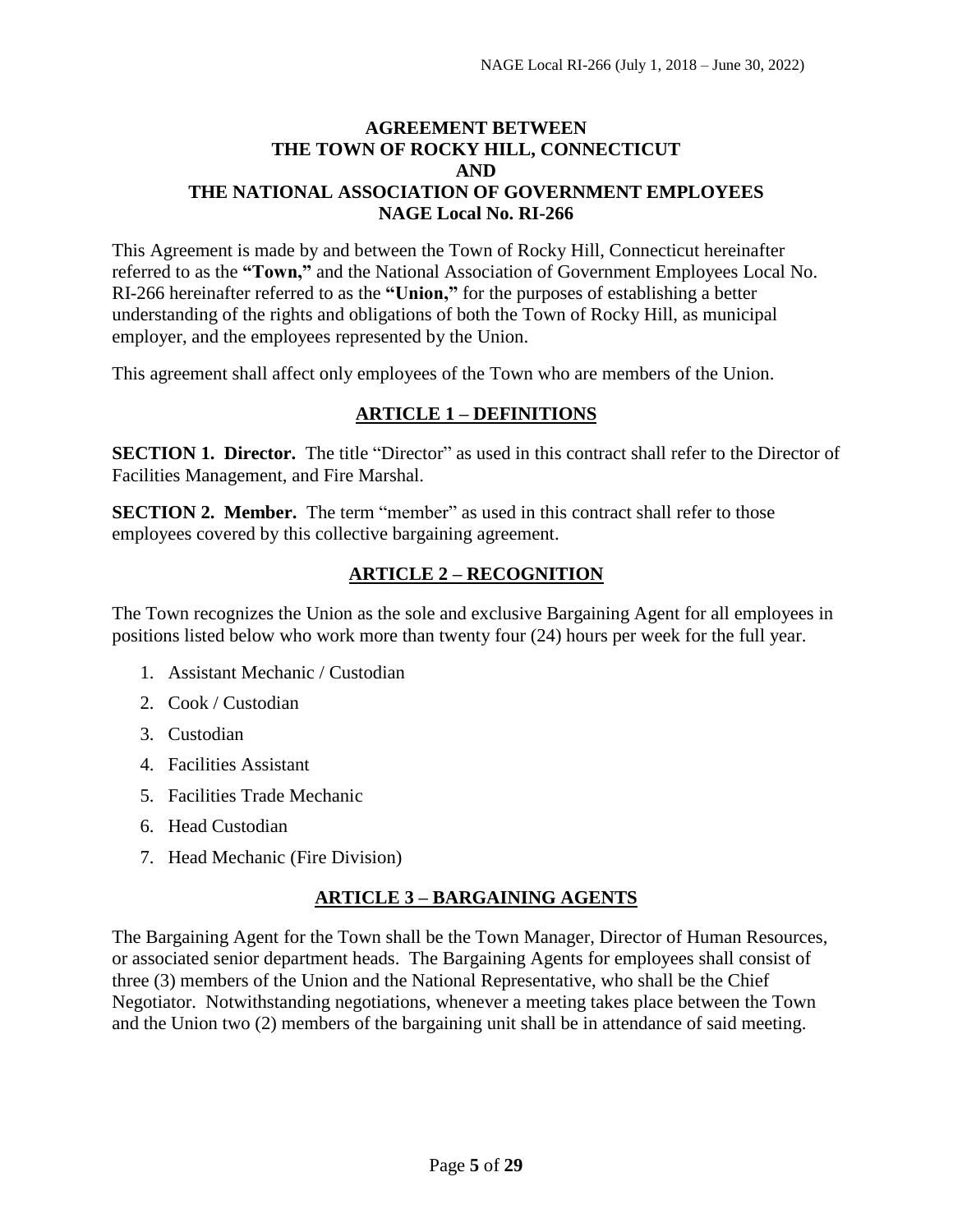# **ARTICLE 4 – CONTRACT COPIES**

<span id="page-5-0"></span>The Town shall provide one (1) copy of the contract to each member of the Bargaining Committee, each employee in the bargaining unit, and shall post the same on the Town's website.

## **ARTICLE 5 – PRESERVATION OF RIGHTS**

<span id="page-5-1"></span>Nothing in this Agreement shall be construed as abridging any right, benefit or privilege that members have enjoyed heretofore, except those specifically abridged or modified by this Agreement.

# **ARTICLE 6 – MANAGEMENT RIGHTS**

<span id="page-5-2"></span>It is recognized that the Town, through its Town Manager, has and will continue to retain the rights and responsibilities to direct the affairs of the Town in all of its various aspects, except those specifically abridged or modified by this Agreement. Such rights and responsibilities, including the right to select, hire, demote, discipline, discharge, promote and lay off employees are inherent in the Town Manager by virtue of statutory and Charter provisions; consequently, actions with respect to such rights and responsibilities are not subject to review, except those specifically abridged or modified by this Agreement.

# **ARTICLE 7 – NO STRIKE PROVISION**

<span id="page-5-3"></span>Continuous and uninterrupted service by the Town and its employees to the citizens and orderly collective bargaining relations between the Town and its employees being essential considerations of the Agreement, the Union agrees on behalf of itself and its members, individually and collectively, that there shall not be any strikes, picketing, boycotting, work stoppages, sit-downs, slowdown strikes, or a concerted refusal to render services or to work, or any other curtailment or restriction of work at any time during the term of this Agreement. In the event of a violation of this Section by the Union and/or the employees, the Town may, in addition to other remedies, discipline such employees up to and including discharge.

# **ARTICLE 8 – SEVERABILITY**

<span id="page-5-4"></span>Should any provision of this Agreement be contrary to law, statute, or ordinance, that provision only shall not be binding on either party; this, however, shall have no effect on any other provision of this Agreement, all of which shall remain in full force and effect for the term of this Agreement.

# **ARTICLE 9 – EMPLOYEE RIGHTS AND REPRESENTATION**

<span id="page-5-6"></span><span id="page-5-5"></span>**SECTION 1. Protected Union Activity.** Employees have and shall be protected in the exercise of the right, without fear of penalty or reprisal, to join and participate in the Union or to refrain from such activities. The freedom of employees to participate in the Union shall be recognized as extending to participation in the management of the Union and acting for the Union in the capacity of a Union officer.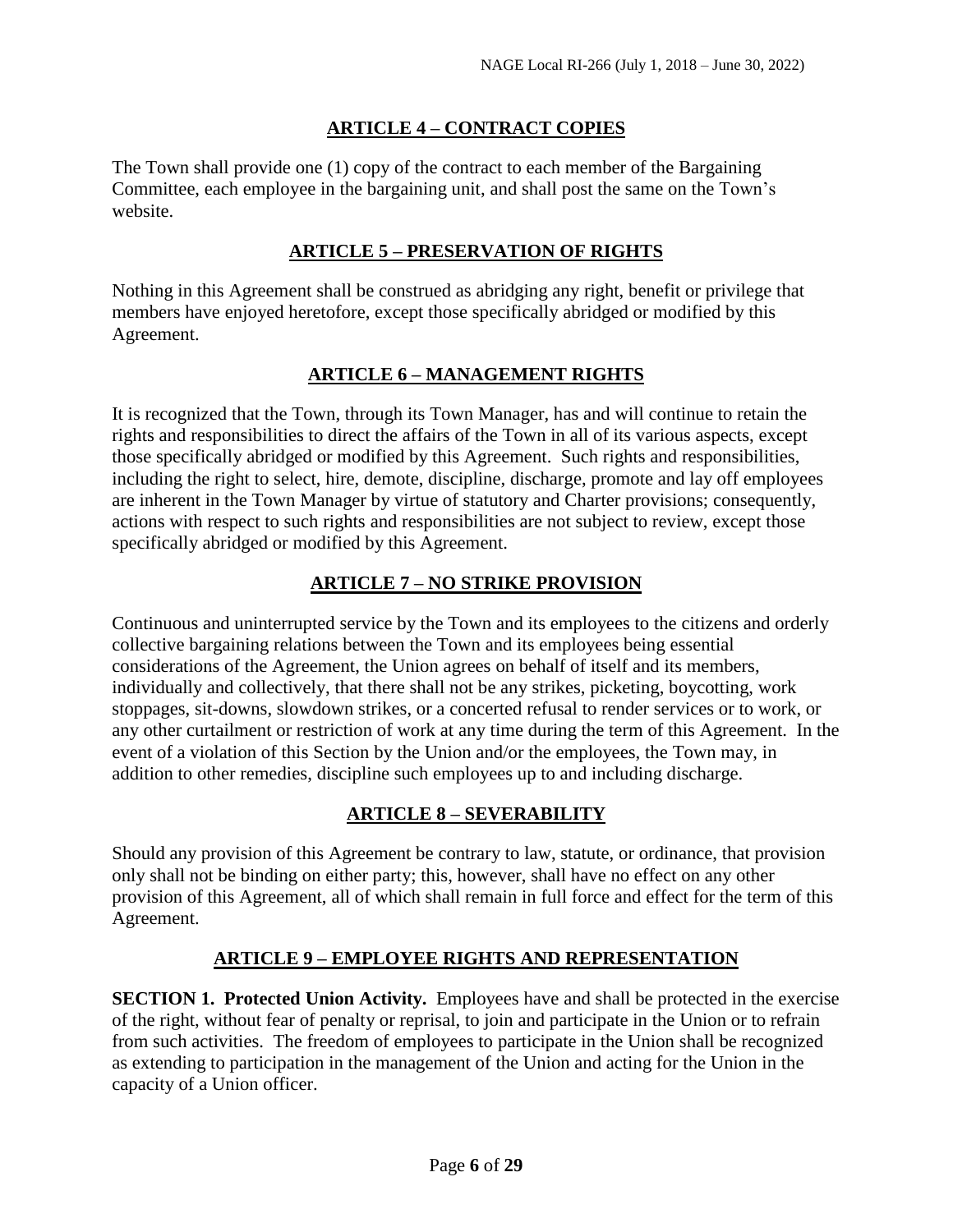<span id="page-6-0"></span>**SECTION 2. Protected Grievance Activity.** Not more than one (1) officer, representative or grievance committee member shall be granted leave with full pay for the express purpose of processing grievances with the Town upon proper notification to the Director or appropriate Supervisor at the first step of the grievance procedure. Not more than two (2) officers, representatives or grievance committee members shall be granted leave with pay for necessary time required to process grievances with the Town at the second step or higher through arbitration.

The employee shall, with the permission of the Director or appropriate Supervisor, contact a steward during the working hours regarding and adverse action which could not be resolved at the time by a supervisor and which could not be resolved during non-working hours. Such permission shall not be unreasonably withheld.

<span id="page-6-1"></span>**SECTION 3. Negotiation of Successor Agreement.** Not later than February 1 of the year the current contract expires, either party wishing to negotiate a successor agreement shall notify the other party in writing. The parties agree to meet within fourteen (14) days thereafter for negotiations. During negotiations and until a successor agreement is executed, this Agreement shall remain in effect.

<span id="page-6-2"></span>**SECTION 3(a). Protected Collective Bargaining / Negotiation Activity.** The members of the Union's bargaining committee, to a maximum of three (3), who are scheduled to work an hour of duty during collective bargaining negotiations, shall be granted leave of absence without loss of pay or benefits for all meetings between the Town, its agents or representatives and the Union for the purpose of negotiating the terms of the contract or any supplements thereof.

<span id="page-6-3"></span>**SECTION 4. Union Business Leave.** Not more than two (2) members shall be off duty on Union business leave with pay at the same time. The Union shall be required to submit the names of the two (2) members as far in advance as practical. Up to three (3) working days per year shall be granted for Union business leave, to attend conventions or educational seminars of the Union, and any other off-duty Union business in this section.

<span id="page-6-4"></span>**SECTION 5. Union Security.** During the term of this contract, all employees shall, as a condition of employment, either become and remain members of the Union in good standing in accordance with the Constitution and By-Laws of the Union or, in lieu of Union membership, pay to the Union a service equivalent to an amount allowable by law.

<span id="page-6-5"></span>**SECTION 6. Union Dues.** The Town, upon the written authorization of members of the Union, will make a weekly payroll deduction for Union dues for the duration of this Agreement and any extension thereof unless and until the voluntary authorization is revoked in writing.

The Union agrees to indemnify and hold harmless the Town for any loss of damages arising from the operation of this Section and any extension thereof unless and until the voluntary authorization is revoked in writing. It is also agreed that neither any employee nor the Union shall have any claim against the Town for any deductions made or not made, as the case may be, unless a claim or error is made in writing to the Town within thirty (30) calendar days after the date such deductions were or should have been made.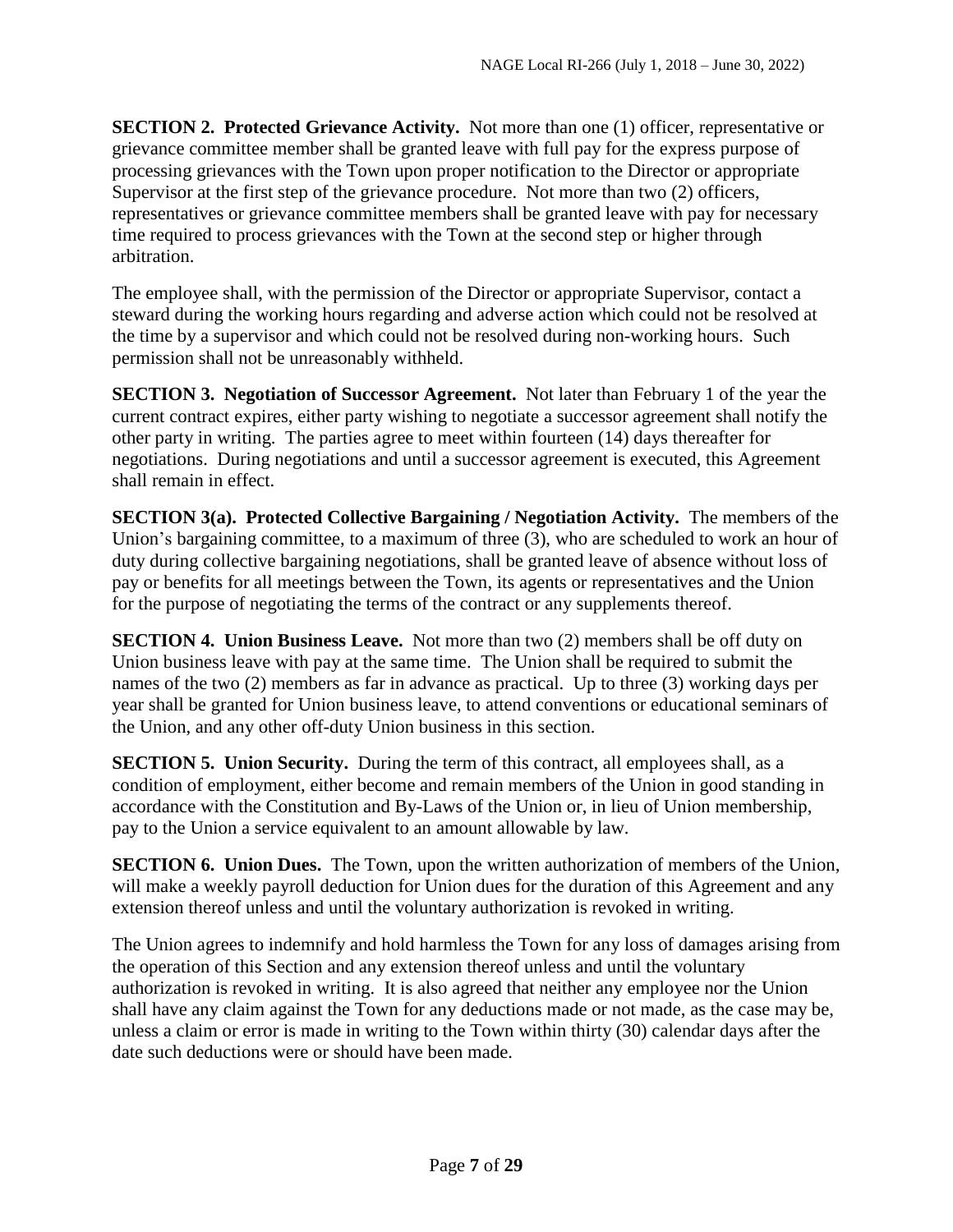# **ARTICLE 10 – GRIEVANCE PROCEDURES**

<span id="page-7-0"></span>A grievance is hereby defined to be any complaint of an employee that, as to him there has been a misinterpretation or misapplication of the specific terms of this Agreement or that the employee's rights have otherwise been violated by the Town or any individual authorized to act on behalf of the Town.

Unless a grievance is presented in writing with ten (10) calendar days of the date the employee knew, or should have known, of the cause for the grievance, then it shall be considered waived.

The investigation, discussion, and settlement of grievances shall be done outside of working hours unless the Town and the Union representative agree that it is necessary to investigate, discuss or settle a grievance during working hours. No employee shall leave his work station for the purpose of presenting, processing or discussing grievances without first obtaining the permission of his immediate supervisor.

Any grievance arising between the Union and/or an employee and Town shall be handled in the following manner:

The Union representative or employees shall first discuss the grievance with the immediate non bargaining unit supervisor and attempt to find a solution. If the employee is not satisfied with such an informal discussion, then the employee shall proceed with Step 1.

Step 1. The Union representative or aggrieved employees must present the grievance in writing to his/her immediate non bargaining unit supervisor specifying the nature of the grievance and the specific section (s) of the contract he claims to be misinterpreted or misapplied. The Town will notify the Union in writing of the specific supervisor (s) to whom employees must present grievances at Step 1. If a satisfactory adjustment is not effected with his non bargaining unit supervisor within six (6) days, he may appeal to Step 2 within three (3) working days.

Step 2. Upon appeal from Step 1, the Department Head shall consider the grievance and shall render a decision in writing not later than (5) days from the date his/her final meeting with the employee occurs. If the employee or Union is not satisfied with the decision of the Department Head, he/she may appeal to the Town Manager under Step 3 in writing within three (3) working days of the Department Head's decision.

Step 3. The Town Manager shall consider the appeal of the aggrieved or Union and shall render a decision in writing within six (6) working days after his/her final meeting with the employee or Union.

Step 4. In the event the grievance is based upon an alleged violation of the specific language of this Agreement, and the grievant is dissatisfied with the decision of the Town Manager, he/she may file a written request with the Union that the matter be submitted to arbitration. Such request must be filed within five (5) working days of the date he receives the decision of the Town Manager. A copy of the request must be filed simultaneously with the Town Manager. Within ten (10) days of receipt of the request, the Union may submit a demand for arbitration to the Connecticut State Board of Mediation and Arbitration. The decision of said Board shall be confined to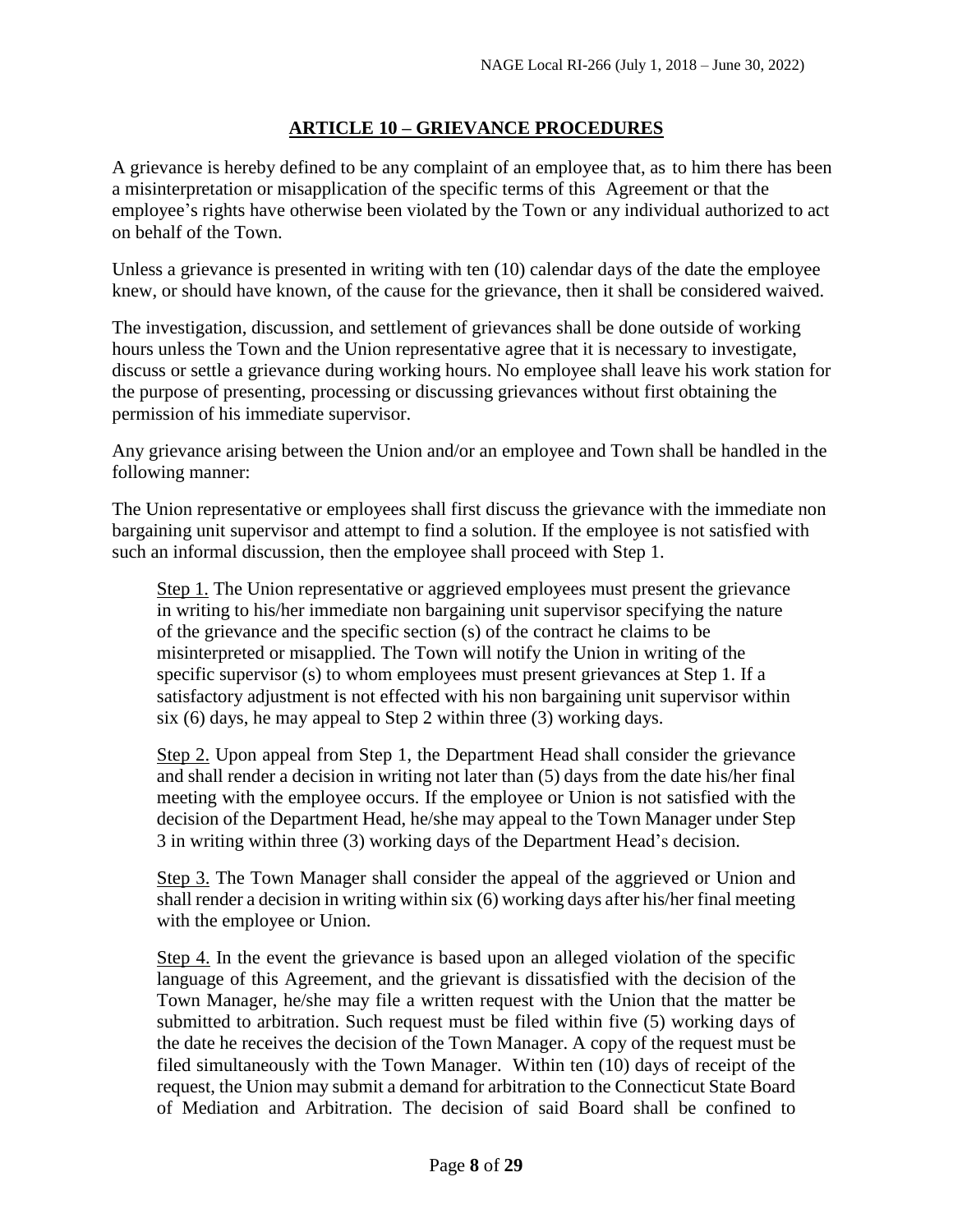interpretation of the specific language of this Agreement and shall be binding on both parties.

The grievant shall be entitled to have a Union representative present at any or all steps of the above procedures. The Town shall allow the grievant and the Union steward or one officer of the Union the necessary time off without loss of pay to attend hearings scheduled during the workday for purposes of resolving any grievances. The Town shall also allow two members of the Union negotiating committee time off without loss of pay to attend negotiating sessions scheduled during the workday.

The cost of arbitration shall be borne equally by the Town and the Union. Individual employees shall not have the right to appeal grievances to arbitration. In cases of employee discharge only the Town or the Union shall have the right to have the grievance arbitrated before the American Arbitration Association under its Voluntary Labor Arbitration Rules.

# **ARTICLE 11 – WORKING RULES**

<span id="page-8-1"></span><span id="page-8-0"></span>**SECTION 1. Workplace Conduct.** The Union and the Town each considers that the creation of improved morale and efficiency will tend to improve the public service, and each will strive to attain this end. In this connection, the Union shall encourage employees to conduct themselves on the job in a workmanlike manner.

<span id="page-8-2"></span>**SECTION 2. Written Rules and Directives.** All copies of written rules and directives of the Town affecting working conditions of Union members shall be provided to the Union by the Town.

<span id="page-8-3"></span>**SECTION 3. Equipment Safety.** If an operator of mechanical equipment considers that the equipment is unsafe to operate before he leaves the Garage, he/she shall not be required to operate the equipment until it is inspected by the Mechanic or supervisor on duty at the time, and found not to be defective. After certification by the Mechanic or Supervisor, the employee shall commence operation of the piece of equipment.

<span id="page-8-4"></span>**SECTION 4. Recording Work Hours.** All members of the Union shall record their time of arrival at work, and their time of departure from work, utilizing the mechanism provided by the Town to do so, including but not limited to, a time clock, punch clock, computer or electronic device.

<span id="page-8-5"></span>**SECTION 5. Uniforms and Safety Glasses.** The Town shall purchase, each new fiscal year, for each member, any work-related clothing, uniform, equipment, including eyeglasses, employees' are required to wear while working on the job; notwithstanding the fiscal year cycle, the Town's replacement of such items shall be predicated upon these items not being serviceable for both identifiable and safety reasons.

# **ARTICLE 12 – HOURS OF WORK AND WORK WEEK**

<span id="page-8-7"></span><span id="page-8-6"></span>**SECTION 1. Work Schedule Determinations.** While this section references normal hours of work generally, starting and finishing times shall be as determined by the Director or appropriate supervisor. No employee is promised or guaranteed assignment to any established shift and no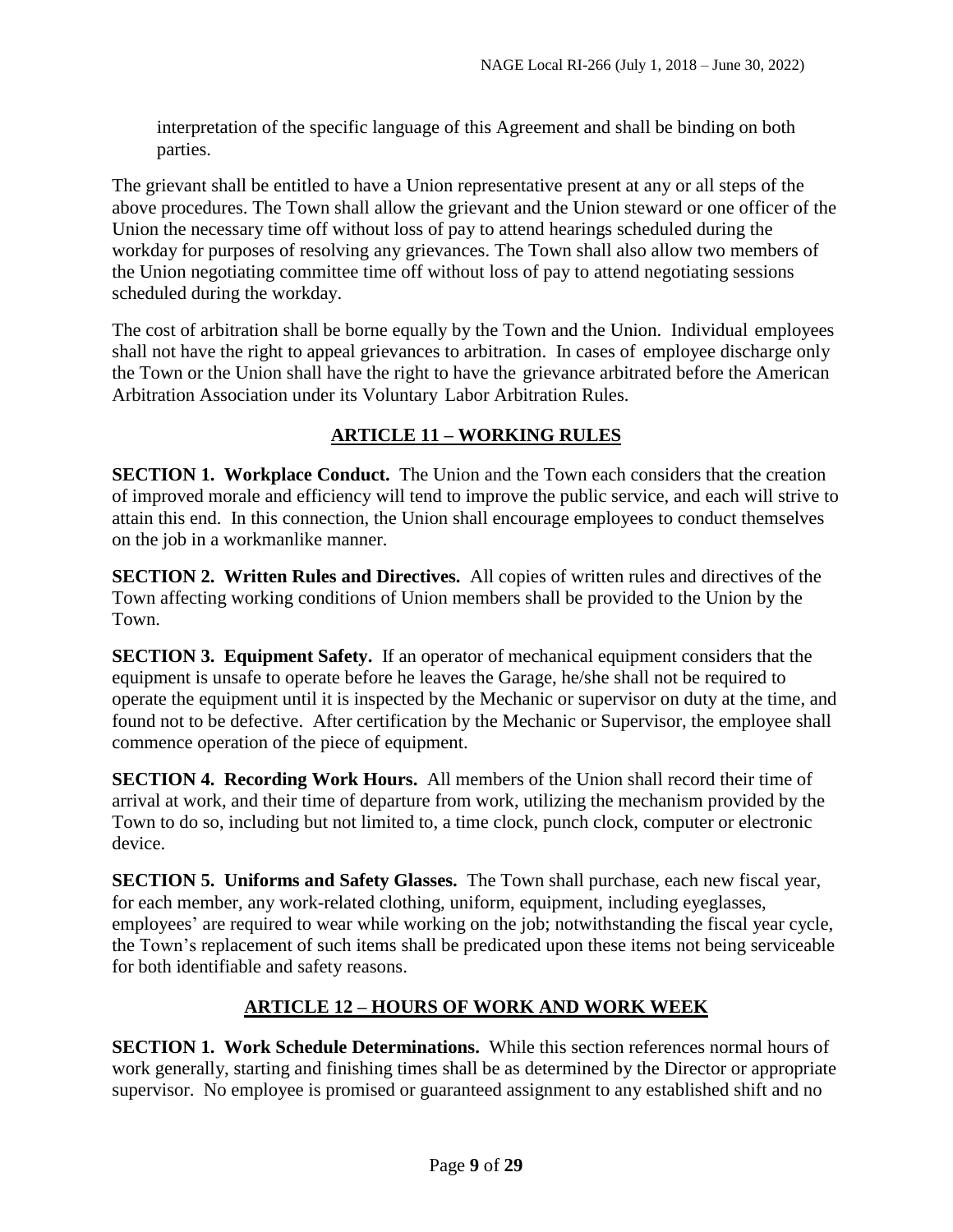specific shifts are promised or guaranteed to be maintained by this Agreement. The Town maintains the right to establish new shifts or eliminate or restructure existing shifts at its discretion, after considering input from the Union.

<span id="page-9-0"></span>**SECTION 2. Normal Hours of Work.** For employees in the bargaining unit, the normal work week shall consist of five (5) eight (8) hour days, Monday through Friday, provided that this shall not be claimed or construed as a promise or guarantee of any minimum number of days or hours of work. Included in the normal work week is a "paid lunch-time/dinner-time on the fly" on the premises for employees scheduled to work a full forty (40) hour schedule. Further, subject to change by the Town in its discretion for operational or efficiency reasons, employees in the bargaining unit shall be scheduled to work:

- 1) Within two hours of 7:00 a.m. and end work within two hours of 3:00 p.m.;
- 2) Within two hours of 2:00 p.m. and end work within two hours of 10:00 p.m.; and
- 3) Within two hours of 11:00 a.m. and end work within two hours of 7:00 p.m.

<span id="page-9-1"></span>**SECTION 3. Working Overtime.** Whenever overtime is required within a division, overtime shall be divided as equally as efficient operations permit among the employees qualified to perform the work needed, and based on seniority, beginning with the most junior member. A record of overtime will be posted weekly by the supervisor. All employees are expected to work reasonable amounts of overtime, including but not limited to work related emergencies and weather-related events.

All regular full-time employees shall have first preference for all overtime work before part-time or seasonal employees are used.

If no regular, full-time employees accept an overtime assignment, management may assign overtime work to regular, full-time employees, part-time or seasonal employees, as deemed necessary by the Director.

<span id="page-9-2"></span>**SECTION 4. Working When Town Hall Is Closed.** In the event Town Hall is closed, all employees required to work will receive time and one half  $(1 \frac{1}{2})$  their rate of pay for hours worked.

# **ARTICLE 13 – ESSENTIAL PERSONNEL**

<span id="page-9-3"></span>Essential personnel are generally defined as employees who are required to report to work to ensure the operation of essential functions or departments during an emergency or when Town Hall has suspended operations. Essential personnel are expected to come to work in emergency situations unless they are specifically excused by their director or director's designee. Failure to report to work as directed may result in disciplinary action up to and including termination.

The Director in each department, with the approval of the Town Manager, determines which functions are essential, and how to staff those functions during an emergency or suspension of normal operations. Once the essential staffing plan for a department is determined, the Director in the department is responsible for communicating the information to all personnel in the respective department.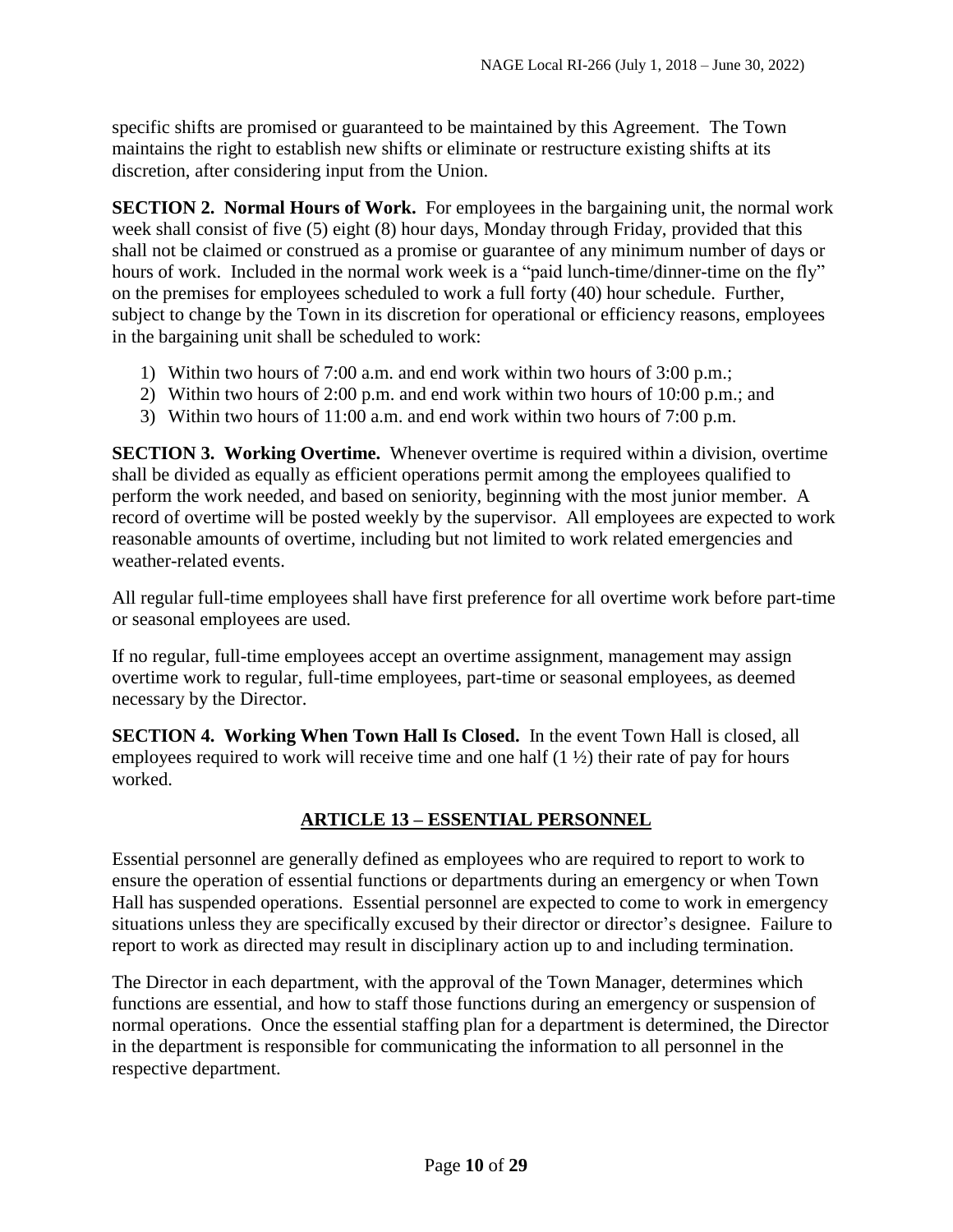# **ARTICLE 14 – EMERGENCY CALLS AND STANDBY**

<span id="page-10-1"></span><span id="page-10-0"></span>**SECTION 1. Emergency Calls.** An employee's "call out" on an emergency or weather-related event call, which continues his or her regular workday, or which immediately precedes his regular workday, shall be paid at time and one-half for all time worked outside of the regular workday.

<span id="page-10-2"></span>**SECTION 2. On-Call Duty.** Employees assigned to on-call duty from the end of their workday on Friday to the end of their workday the following Friday shall be paid a minimum of three (3) hours at time and one-half  $(1 \frac{1}{2})$  their regular hourly rate whether or not work is performed by such employees. If an employee who is assigned to on-call duty is not available when called, payment for on-call duty will not be made to the employee.

<span id="page-10-3"></span>**SECTION 3. Standby Duty for Emergencies and Weather-Related Events.** The Town shall pay each employee who is available to respond to emergencies and weather-related events an annual lump sum of \$850.00 annually effective and retroactive to July 1, 2018, payable the last week in April of each year. Eligibility for this standby pay is contingent upon 90% attendance at emergency and weather related events as calculated annually (May through April of each year).

<span id="page-10-4"></span>**SECTION 4. Three-Hour Call-Out Minimum.** With the exception of scheduled overtime, employees called out after regular working hours shall be paid a minimum of three (3) hours at a rate of one and one-half times regular pay. If employees are required to work more than three (3) hours, they will be paid one and one-half times their regular hourly rate of pay for all hours actually worked.

In the event an employee receives more than one call-out during any three (3) hour period, at a time not contiguous to his or her regular shift, the employee shall receive a minimum of three (3) hours of pay at a rate of one and one-half (1 ½) the employee's regular hourly rate of pay, for the first call-out; and then shall be paid for time actually worked, at a rate of one and one-half  $(1 \frac{1}{2})$ times the employee's regular hourly rate of pay for any subsequent call-out(s).

Building operations checks shall be for actual time worked or a minimum of one (1) hour at one and one-half  $(1 \frac{1}{2})$  times the employee's regular hourly rate of pay.

The work duties of the employees called out after regular working hours shall be assigned by the Town.

# **ARTICLE 15 – COMPENSATION**

<span id="page-10-6"></span><span id="page-10-5"></span>**SECTION 1. Wage Rates.** The wage rates for all new members hired on or after the date that this contract is executed, shall be as set forth in Appendix A which is attached hereto and made a part hereof.

With regard to members hired prior to the date this contract is executed, wage increases shall be as set forth in Appendix B, which is attached hereto and made a part hereof, as follows:

- 2.85% as of July 1, 2018;
- 2.95% as of July 1, 2019;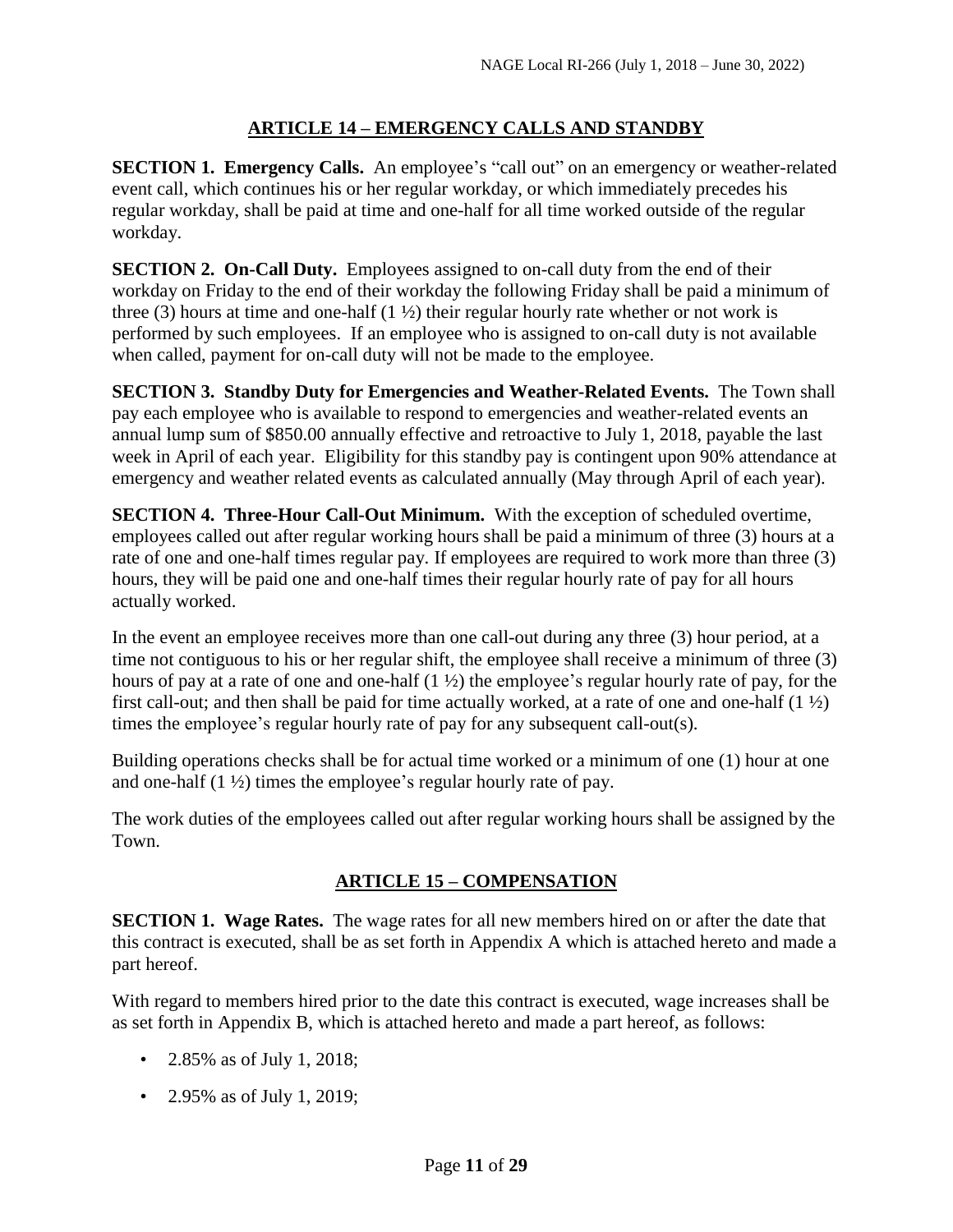- 3.00% as of July 1, 2020; and
- 3.25% as of July 1, 2021.

<span id="page-11-0"></span>**SECTION 2. Regular Payday.** The Town shall make every effort to pay employees on their regular payday for the life of this Agreement. Where the regular payday falls on a holiday, the Town will make every effort to pay employees on the last workday before the holiday. All payments will be made by direct deposit or debit card in accordance with the schedule set forth in the Personnel Rules.

<span id="page-11-1"></span>**SECTION 3. Compensation for working out-of-class.** An employee who is qualified and assigned to a higher class shall be paid an additional one dollar (\$1.00) per hour for all hours worked and periods assigned in the higher classification.

<span id="page-11-2"></span>**SECTION 4. Rate of Pay for Promotion or Assignment to Higher Class.** When an employee is promoted or assigned to a higher position, he/she shall be paid at that step of the new grade that would give him/her a raise and shall receive credit for the time such step represents for purposes of movement through the salary schedule.

<span id="page-11-3"></span>**SECTION 5. Compensation for Working Overtime, Holidays, and Weekends.** Work hours in excess of forty (40) hours per week, including Saturdays and Sundays, shall be compensated at the rate of one and one-half  $(1 \frac{1}{2})$  times the regular rate of pay.

All work performed on Thanksgiving, the day after Thanksgiving, Christmas, New Year's Day, Martin Luther King Day and shall be compensated at the rate of double time (2 times the regular rate) in addition to holiday pay. All other holidays will be paid at normal eight (8) hours' regular pay plus the time and one-half for all hours actually worked.

# **ARTICLE 16 – SENIORITY**

<span id="page-11-5"></span><span id="page-11-4"></span>**SECTION 1. Definition and Purpose of Seniority.** Seniority, according to this Agreement, shall consist of the total continuous paid service of the employee with the Town as a regular fulltime employee. The employee's earned seniority shall not be lost because of absence due to illness, authorized leave of absence, or temporary layoff for a period of less than twenty-four (24) months.

The purpose of seniority is to provide a declared policy of right or preference as to layoff, transfer, and vacations.

<span id="page-11-6"></span>**SECTION 2. Seniority List.** The seniority list shall be brought up to date upon request from the President of the Union at reasonable intervals and shall be posted on a website accessible by the employee population, such as the intranet.

<span id="page-11-7"></span>**SECTION 3. Competitive Promotions.** For the purpose of promotions, if in the sole and exclusive judgement of the Town, two (2) or more qualified employees are competing for a position, the Town will award the position to the most qualified applicant of the pool of applicants being considered.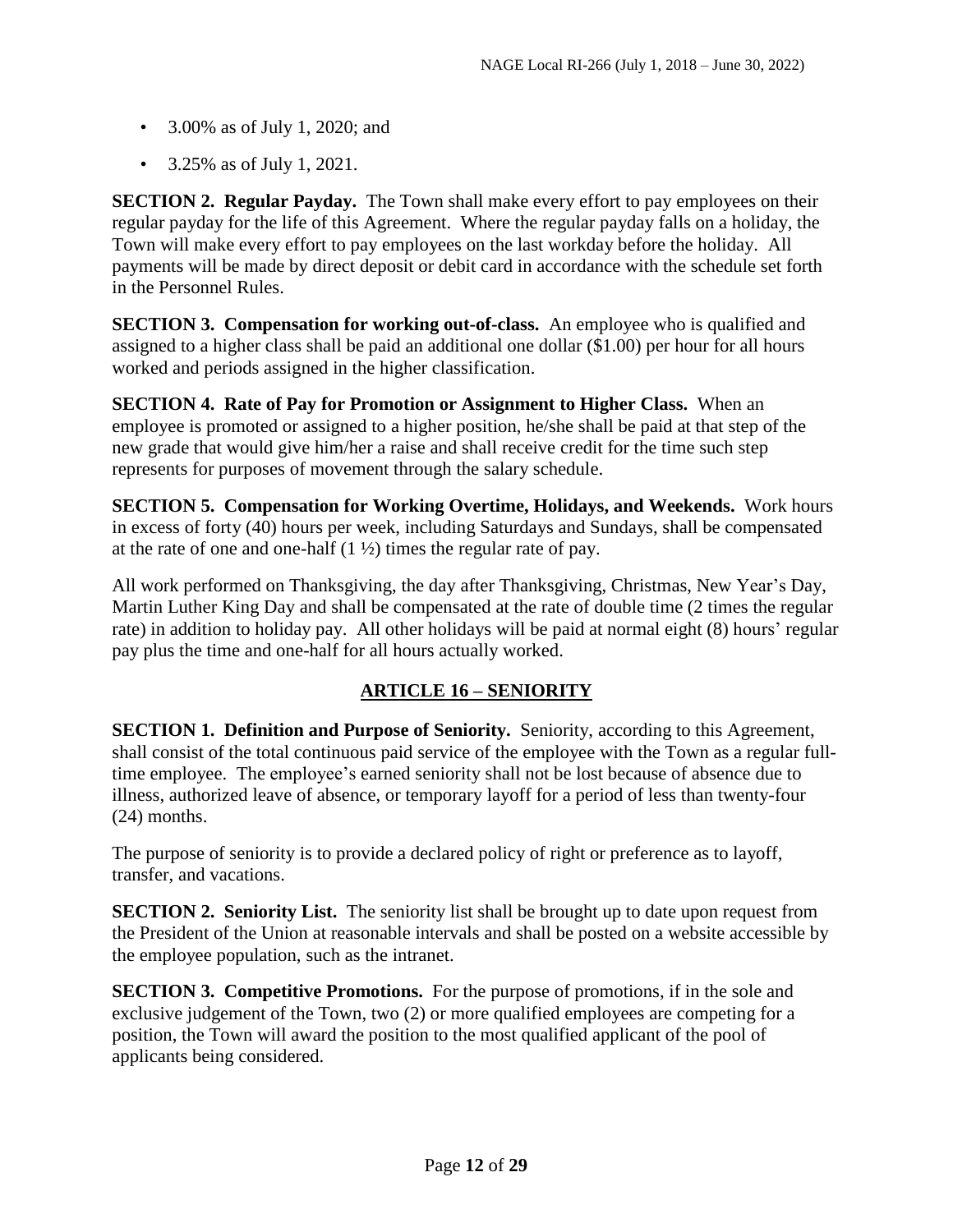# **ARTICLE 17 – PROBATIONARY PERIOD**

<span id="page-12-1"></span><span id="page-12-0"></span>**SECTION 1. Newly Hired Employees.** All newly hired employees shall serve a probationary period of one (1) year during which they may be terminated for any job-related reason without protest or challenge from Union and without any recourse to the grievance procedure of this contract. Upon successful completion of the probationary period, seniority shall be retroactive to the date of hire.

<span id="page-12-2"></span>**SECTION 2. Town Employees Who Transfer Into Union Positions.** All persons employed by the Town of Rocky Hill who are not members of the Union as defined in this Agreement, who transfer or are assigned to Union positions, shall serve a probationary period of one hundred eighty (180) calendar days during which they may be terminated for any job-related reason without protest or challenge from the Union and without any recourse to the grievance procedure of this contract.

# **ARTICLE 18 – LAYOFFS**

<span id="page-12-3"></span>Seniority is based on time in the bargaining unit for layoff purposes.

Seasonal employees may be used by the Town to supplement the work force, but no part-time or seasonal employee shall be employed while employees of the unit are on layoff status.

The Town agrees that it will not subcontract work for the purpose of laying off employees. Further, the Town will make every effort to recall employees from layoff whenever the duration and nature of the work to be done makes it practical to do so.

For all classifications (positions) within the bargaining unit (as set forth in the Recognition Clause) layoffs shall be made within each employee's classification in the reverse order of seniority, provided always that the retained employee is capable of performing the available work. In the event of layoff for lack of work, probationary employees will be laid off first.

For all classifications within the bargaining unit, the employee affected shall have the right to displace the least senior employee within the classification.

For a period of two (2) years the affected employee shall have the right to be recalled to the classification from which he/she was laid off, if a position should become vacant or be reinstated, or to a position in a lower classification. The choice of employees to rehire shall be based upon seniority' provided the employee can, in the judgment of the Town, satisfactorily perform the available work.

No person shall be newly employed in a classification that includes personnel on that recall list until all persons on the recall list have been notified by certified mail sent to the employee's last known address and such persons either are offered re-employment or decline such reemployment offer. It shall be the employee's responsibility to notify the Town of his current address. An employee who declines an offer of re-employment in the same classification as previously employed shall forfeit recall rights. Failure to respond in writing to a notice of an opening within ten (10) working days after mailing thereof shall be deemed a refusal to accept re-employment. Returning employees must return to work within thirty (30) calendar days from the date of mailing of the notification.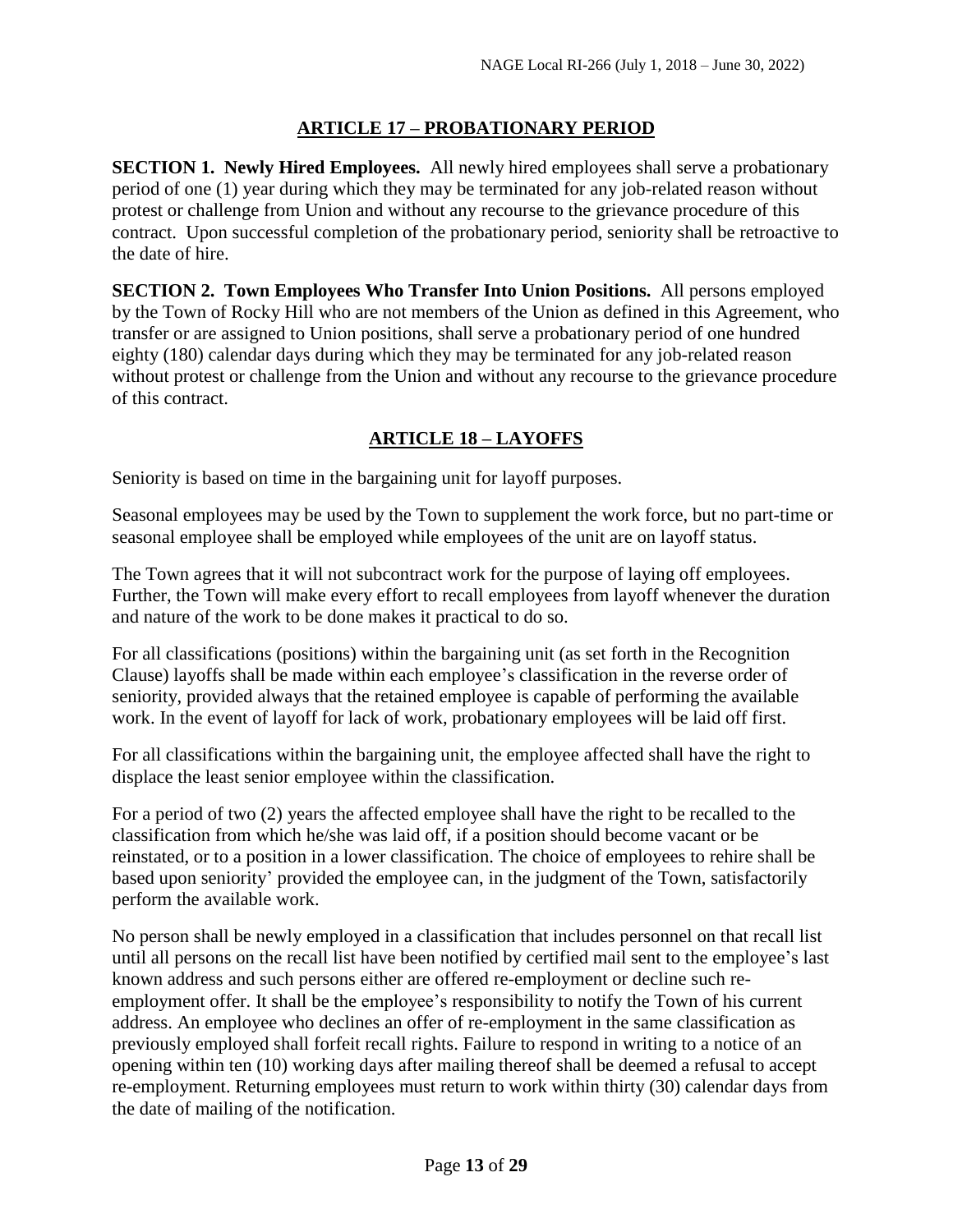Members of the bargaining unit whose names are on the recall list will be notified of opportunities for temporary part-time or seasonal employment. No new employee shall be hired for a temporary part-time or seasonal position until all employees and the recall list have had an opportunity to decline. Notification of opportunities for such employment shall not constitute recall, and no employee shall forfeit rights by declining such employment.

## **ARTICLE 19 – HOLIDAYS**

<span id="page-13-0"></span>The allowance of holiday pay is subject to the employee working on the scheduled work day immediately prior and immediately after the holiday, with the exception of illness or vacation  $day(s)$ .

All full-time employees shall be entitled to the following twelve (12) holidays with pay:

- 1. New Year's Day
- 2. Martin Luther King Day
- 3. President's Day
- 4. Good Friday
- 5. Memorial Day
- 6. Independence Day
- 7. Labor Day
- 8. Columbus Day
- 9. Thanksgiving Day
- 10. Day after Thanksgiving
- 11. Day Before or Day After Christmas, OR One-half (½) Day Before Christmas and One-half (½) Day New Year's Eve (At the Town Manager's discretion)
- 12. Christmas Day

# **ARTICLE 20 – PERSONAL DAYS**

<span id="page-13-1"></span>Effective January 1, 2019, each employee shall be granted four (4) paid personal days per year which may be used for personal business that cannot be conducted outside regular work hours. Personal days shall not be used to extend vacation time or to create long weekends. Personal days cannot be carried over or accrued. Employees shall notify their immediate supervisor of their need to take a personal day at least thirty-six (36) hours in advance. While the employee need not provide a reason for the personal day request, the employee's request must be approved by the immediate supervisor.

Personal days, like sick leave and vacation time, will not be accrued during an employee's extended absence after twelve (12) weeks of absence.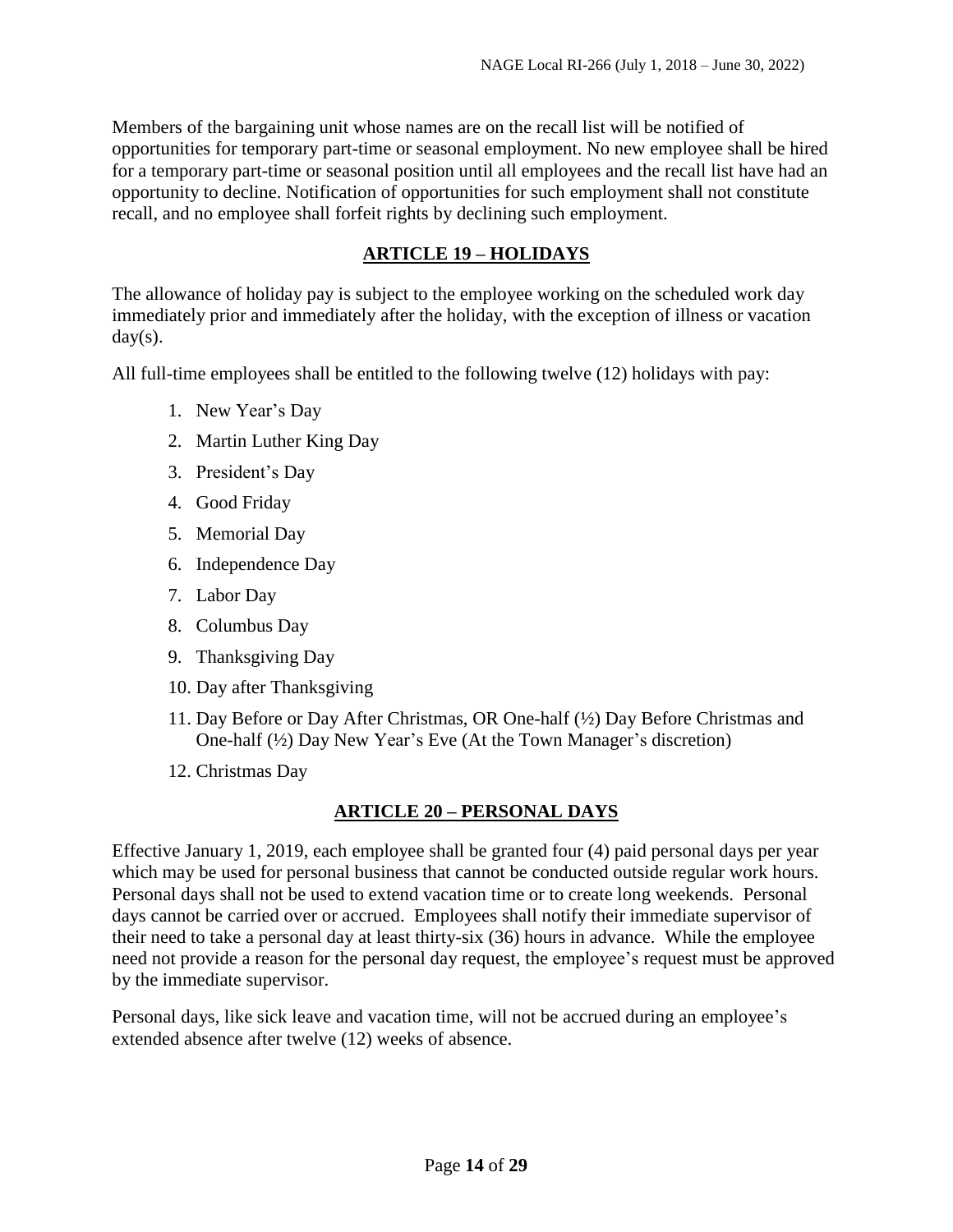# **ARTICLE 21 – SICK LEAVE**

<span id="page-14-1"></span><span id="page-14-0"></span>**SECTION 1. Calculating Sick Leave.** Each employee shall be entitled to a sick leave with full pay. Sick leave may be earned at a rate of fifteen (15) days per year (1.25 days per each full calendar month).

Sick leave, like vacation time and personal days, will not be accrued during an employee's extended absence after twelve weeks of absence.

There shall be no cap on the number of sick days a member can accrue.

<span id="page-14-2"></span>**SECTION 2. Definition of Sick Leave.** Sick leave shall not be considered as a privilege which an employee may use at his/her discretion but shall be allowed only in case of actual sickness, disability of the employee, or at the discretion of the supervisor, in the case of sickness in the immediate family requiring the employee's attendance upon the ill family member, medical and dental appointments, or quarantine restrictions.

When sick leave abuse is suspected, a doctor's certification may be required for all absences. Continued abuse of sick leave privilege shall be considered sufficient cause for discipline, up to and including suspension and dismissal. To receive compensation while absent on sick leave, the employee shall notify his/her supervisor, prior to the time set for beginning his/her daily duties, as may be specified by the supervisor. Failure to notify a supervisor prior to within one (1) hour of the employee's starting time, may subject the employee to disciplinary action. An independent physician's examination (fitness for duty examination) may be required for any employee suspected of abusing the sick leave privilege. If an employee is found NOT FIT for duty, consequences shall be in accordance with state and federal laws.

When absent for more than three (3) workdays, the supervisor may ask the employee to obtain a physician's certificate. Where a certificate is required and is not presented, at the discretion of the supervisor, such absence may be applied to the balance of any approved leave, to leave without pay, or may be grounds for disciplinary action. A request for sick leave form must be filled out immediately upon the employee's return to work.

<span id="page-14-3"></span>**SECTION 3. Sick Leave Payouts.** An employee separating from Town service in good standing shall be entitled to a payment for unused sick leave on the following schedule:

| For separation after 15 years of service | 50% of time accrued |
|------------------------------------------|---------------------|
| For separation after 10 years of service | 40% of time accrued |
| For separation after 5 years of service  | 20% of time accrued |

These allowances cannot be used to extend the separation date. Employees terminated involuntarily or who leave Town service in other than good standing shall not be entitled to the above sick leave payouts.

Employees hired after July 1, 2007 shall not be entitled to this benefit.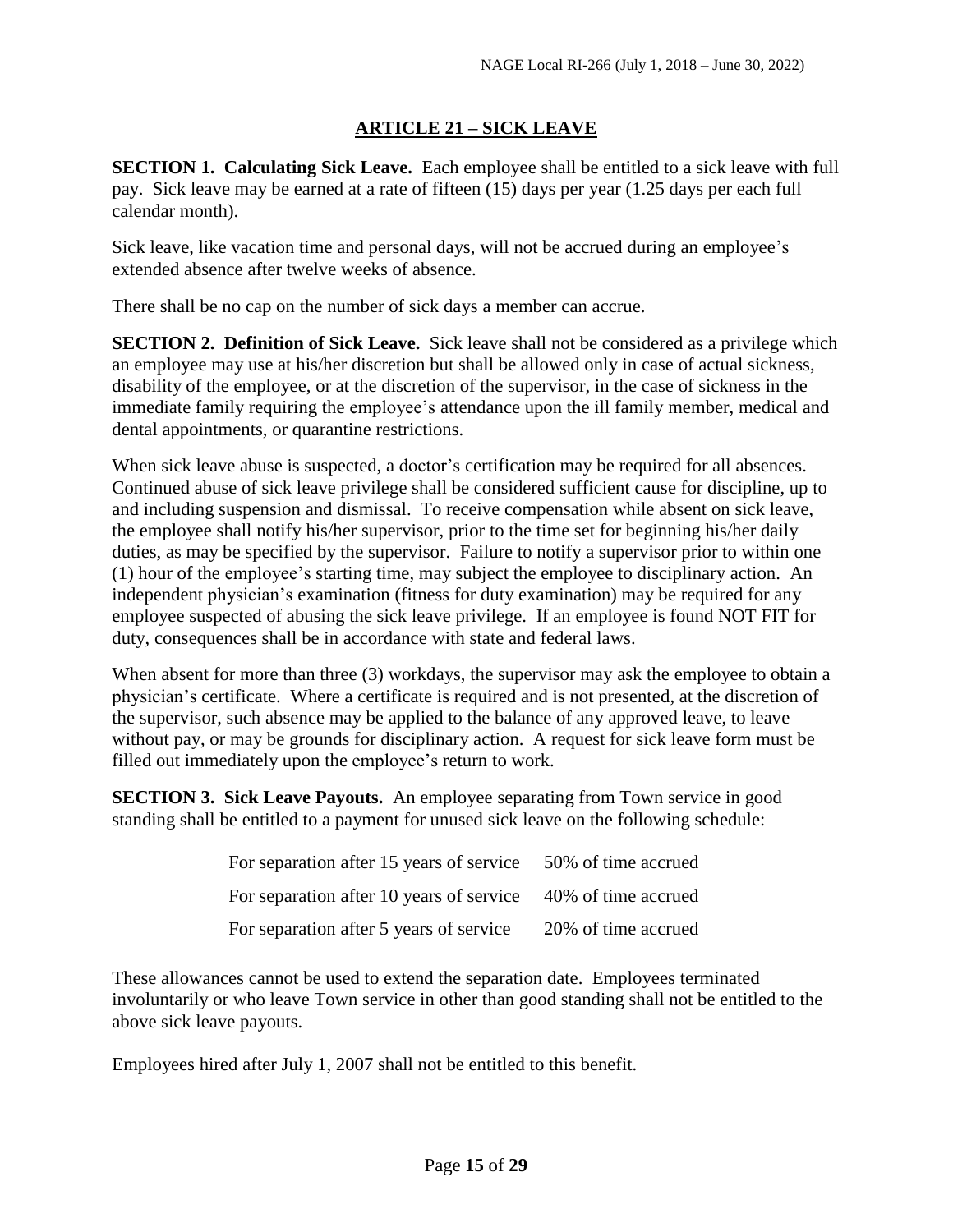<span id="page-15-0"></span>Qualified employees will be allowed to contribute sick leave payouts, as described above, into the 457 Plan, up to the maximum contribution permitted by the IRS.

#### **ARTICLE 22 – FAMILY MEDICAL LEAVE ACT (FMLA)**

An employee who has been employed for twelve months or more is eligible to request FMLA leave for a maximum of twelve weeks for the reasons below:

- a. To care for your spouse, child or parent who has a serious health condition, or when you are unable to work because of your own serious health condition;
- b. Conditions requiring an overnight stay in a hospital or other medical care facility;
- c. Conditions that incapacitate you or your family member for more than three consecutive days and require ongoing medical treatment;
- d. Chronic conditions that cause occasional periods when you or your family member are incapacitated and require treatment by a health care provider;
- e. The birth of a child and to bond with the newborn child or for the receiving of a child for adoption or foster care and to bond with that child. Both men and women have the same right to take FMLA leave to bond with their child but it must be taken within one year of the child's birth or placement and put be taken as a continuous block of leave.

An employee who has accumulated leave balances shall use available leave balances for FMLA in the following order: sick time, personal time and vacation. Health Insurance will continue to be provided and the employee will continue to make any premium share contributions even if they have exhausted all leave balances.

Employees requesting FMLA must provide the Town with appropriate notice, if the employee knows in advance that they will need FMLA as soon as the need for FMLA is known. The Town will then respond in writing within five (5) days as to whether FMLA has been granted. Pursuant to Federal law, FMLA may be granted once in a twelve month period (with the twelve month period being defined as twelve months from the actual return to work date from a previously granted FMLA).

The Town may request a medical certification from the employee. If there is a request for medical certification the employee must provide said certification within fifteen (15) days of the request. It is the employee's responsibility for the cost of providing said certification from the health care provider. If the employee fails to provide the requested medical certification, the FMLA leave request will be denied.

The medical certification must include some specific information including:

- a. Contact information for the health care provider;
- b. When the serious health condition began;
- c. How long the condition is expected to last;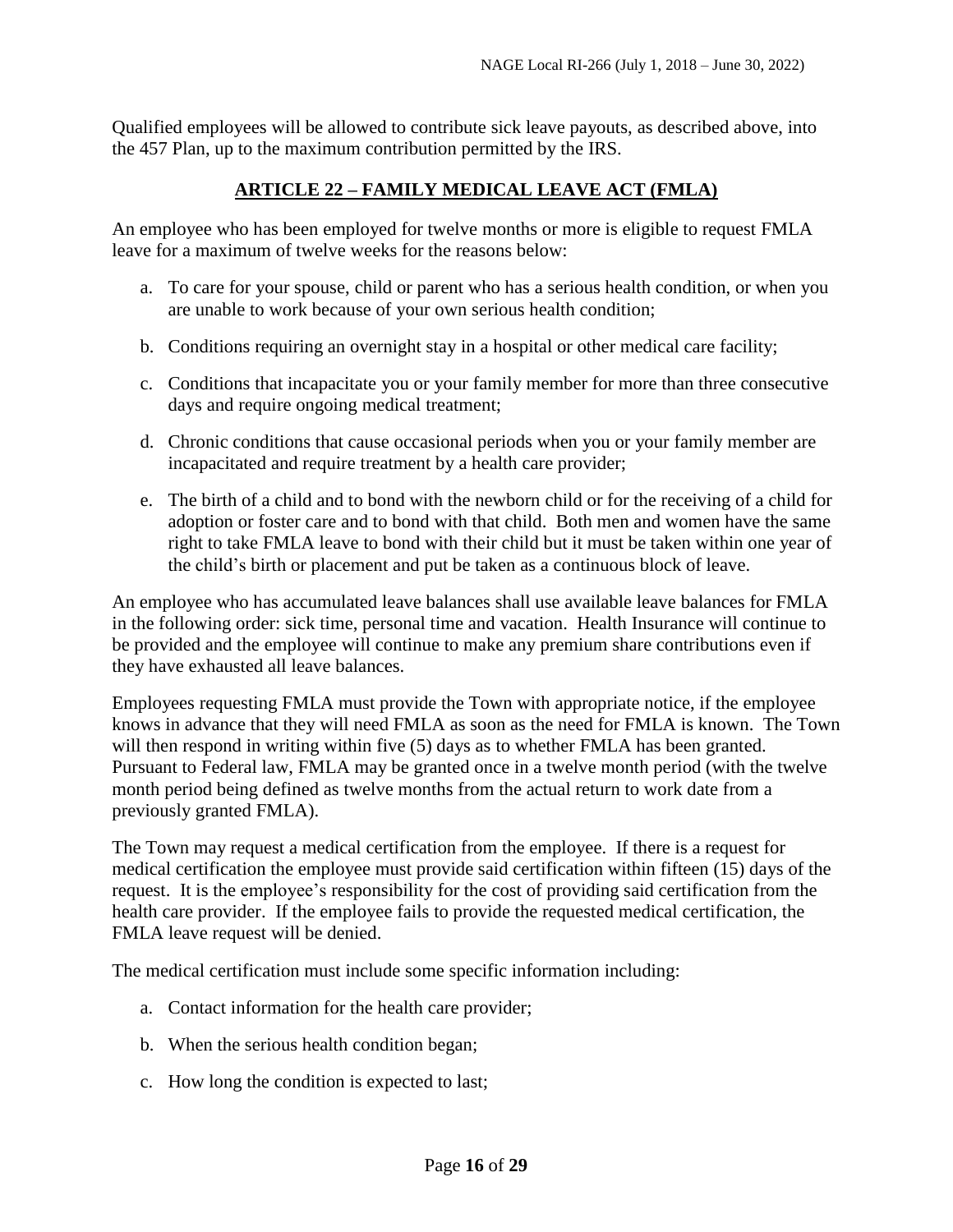- d. Whether the employee is able to work or if the family member is in need of care; and
- e. Whether the leave needs to be continuous or intermittent. If intermittent the certification should include an estimate of how much time you will need for each absence, how often each absence will be required and information establishing the medical necessity for taking such intermittent leave.

If the Town finds the necessary information is missing from the certification, it must notify the employee in writing of what additional information is needed to make the certification complete and the employee must provide the missing information within seven (7) calendar days.

If the Town has concerns about the validity of the certification, it may request a second opinion at the Town's expense. If the first and second opinions differ, the Town may request a third opinion at the Town's expense.

#### **ARTICLE 23 – WORKERS' COMPENSATION**

<span id="page-16-0"></span>In cases where a full-time employee is absent from work because of injury or illness as covered by the Workers' Compensation Act, he shall receive from the Town an amount which represents the difference between full salary and compensation benefits. The amount expended by the Town during the first one hundred twenty (120) days of disability shall not be chargeable to any sick leave which the employee has accrued. Any benefits for subsequent periods shall be computed and charged against accumulated sick leave on a pro-rata basis.

#### **ARTICLE 24 – VACATION TIME**

<span id="page-16-2"></span><span id="page-16-1"></span>**SECTION 1. Calculating Vacation Time.** On the employee's anniversary date, full-time employees shall be entitled to vacation leave as follows:

- 1) One week (5 working days) of vacation leave for each six months' full-time service to one year; then
- 2) Two weeks (10 working days) each year from one (1) year to three (3) years

| <b>Years of Service</b> | <b>Days</b> |
|-------------------------|-------------|
| 3                       | 10          |
| 4                       | 12          |
| $5 - 6$                 | 15          |
| $7 - 8$                 | 16          |
| $9 - 10$                | 17          |
| $11 - 12$               | 18          |
| $13 - 14$               | 19          |
| $15+$                   | 20          |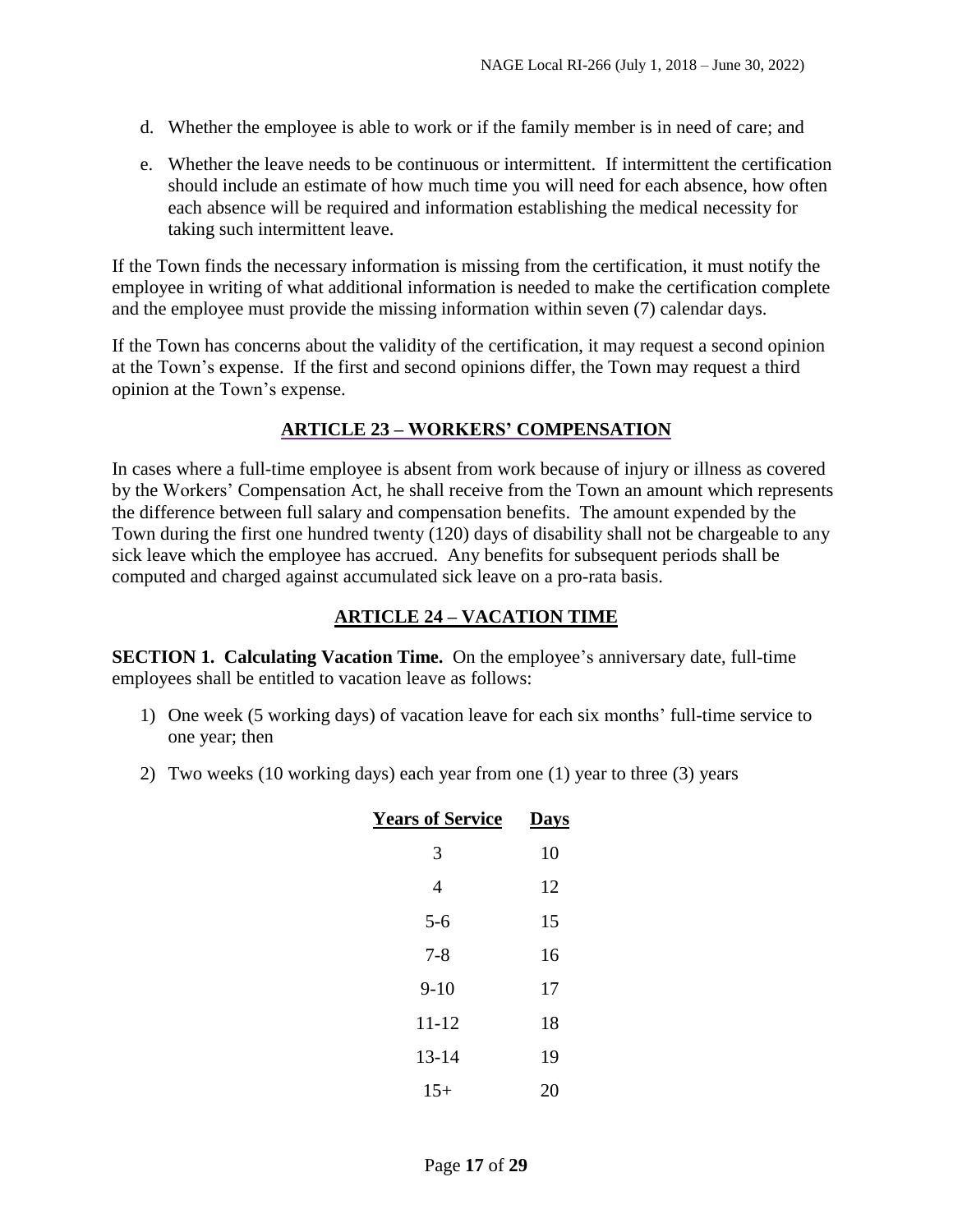Employees hired before October 31, 2001 will receive a maximum of twenty two (22) vacation days per year.

Vacation days are earned based upon full calendar months worked from the employee's anniversary date. The calculation of vacation earned, but not yet credited to the employee's account shall be based upon the following formula:

- a. Vacation days due as per contract times  $(x)$  eight  $(8)$  equals  $(=)$  vacation allowance in hours.
- b. Hours from (a) above, times (x) full calendar months worked beyond anniversary date divided  $\div$ ) by equals twelve (12) equals (=) vacation hours due.

Vacation time, like personal days and sick leave, will not be accrued during an employee's extended absence after twelve (12) weeks of absence.

<span id="page-17-0"></span>**SECTION 2. Carrying-Over Unused Vacation Time Balances.** An employee may carry over a maximum of ten  $(10)$  vacation days from one  $(1)$  calendar year to the next (January 1<sup>st</sup> to December 31<sup>st</sup> of each year), without prior approval of management. Vacation time in excess of ten (10) days shall be forfeited at the end of the calendar year (as of December  $31<sup>st</sup>$ ).

<span id="page-17-1"></span>**SECTION 3. Vacation Schedule.** The vacation period shall be set by mutual agreement between the immediate supervisor and the employees, except that seniority shall govern preference.

<span id="page-17-2"></span>**SECTION 4. Vacation Time Payouts.** Payment for accumulated and unused vacation days will be made to the nearest one-quarter  $(½)$  hour.

Pro-rata accumulated and unused vacation pay shall be granted to the employee upon termination of service with the Town after six (6) months of service.

In the event of an employee's death, after six (6) months of service, his pro-rata unused accumulated vacation pay shall be paid to his estate.

# **ARTICLE 25 – FUNERAL LEAVE**

<span id="page-17-4"></span><span id="page-17-3"></span>**SECTION 1. Immediate Family.** In order to permit participation in and attendance at funeral services for a member of the immediate family of an employee, a leave of absence with pay shall be granted to the employee, not to exceed three (3) days.

<span id="page-17-5"></span>**SECTION 2. Definition of Immediate Family.** For the purpose of this policy, the term "immediate family" shall be defined as one of the following relations: spouse, child, stepchild, parent, parent-in-law, grandparent, brother, sister, grandchild, brother-in-law, sister-in-law, or any relative living in the household as part of the family.

<span id="page-17-6"></span>**SECTION 3. Other Funeral Leave.** One day with pay shall be granted to attend the funeral of a grandparent-in-law, aunt or uncle. Additional time off with pay may be granted if the employee or relatives travel to the funeral in excess of two hundred (200) miles. Up to two (2)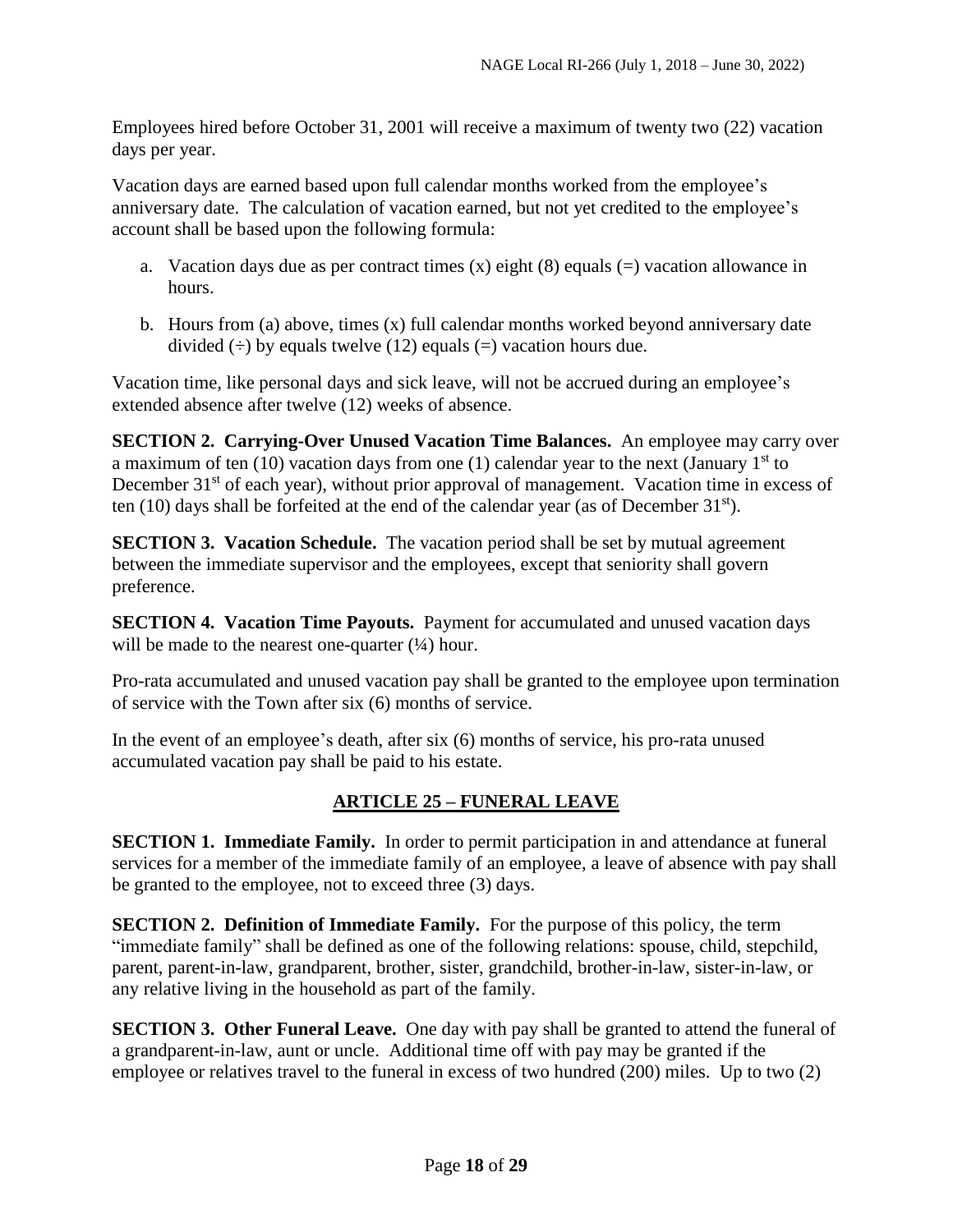<span id="page-18-0"></span>additional days may be granted by the Town Manager in his/her discretion in limited instances where extensive travel is required.

#### **ARTICLE 26 – INSURANCE**

<span id="page-18-1"></span>**SECTION 1. Introduction.** This article and summary included in APPENDICES describe insurance benefits. It is agreed and understood by the parties that the insurance descriptions contained in this Agreement and APPENDICES are descriptive only and are not insurance policies. All questions or issues concerning insurance coverage and related matters shall be determined by reference to the actual insurance policy documents issued or possessed by the insurers. In the event of error or misstatement in this Agreement or APPENDICES, the insurance policies shall always prevail.

<span id="page-18-2"></span>**SECTION 2. Eligibility.** Health Insurance benefits shall be in accordance with the provisions set forth in this Article.

<span id="page-18-3"></span>**SECTION 3. Group Term Life Insurance.** \$20,000 in group life insurance is provided to all members. Basic benefit is doubled in the event of accidental death. Effective July 1, 2010, this coverage will not be subject to any premium share on the part of the employee therefore the employee shall not have the right to waive coverage.

#### <span id="page-18-4"></span>**SECTION 4. Group Medical Insurance.**

The current health insurance plan (Century Preferred PPO Plan), including benefits and costs, shall remain in effect until June 30, 2019.

Effective July 1, 2019, members shall be moved into the High Deductible Health Plan (HDHP) with Health Savings Account (HSA) as described in APPENDIX C.

#### <span id="page-18-5"></span>**SECTION 5. Retiree Medical Insurance Coverage.**

**For employees retiring before July 1, 2019:** For employees retiring who were hired before July 1, 2007, at the regular or early retirement age of sixty-two (62) with at least fifteen (15) years of service, the Town shall continue to assume 100% of the cost of the individual health insurance coverage until such time the employee is eligible for Medicare at age sixty-five (65).

If they retire on or after July 1, 2011, under the Plan with at least twenty-five (25) years or more of credited service, they may elect to continue Town provided medical and major medical insurance coverages in effect after retirement for his/her eligible dependents, with the Town paying one-half (50%) of the cost of the dependent coverage and the Retiree the remaining cost.

**For employees retiring on or after July 1, 2019:** For employees retiring who were hired before July 1, 2007, at the regular or early retirement age of sixty-two (62) with at least fifteen (15) years of service, the Town shall continue to assume 100% of the cost of the individual health insurance premium plus \$1000.00 in lieu of the employer's HSA contribution, until such time the employee is eligible for Medicare at age sixty-five (65). The employer's contribution shall be paid within the same timeframe as the employer's HSA contribution payments to current employees.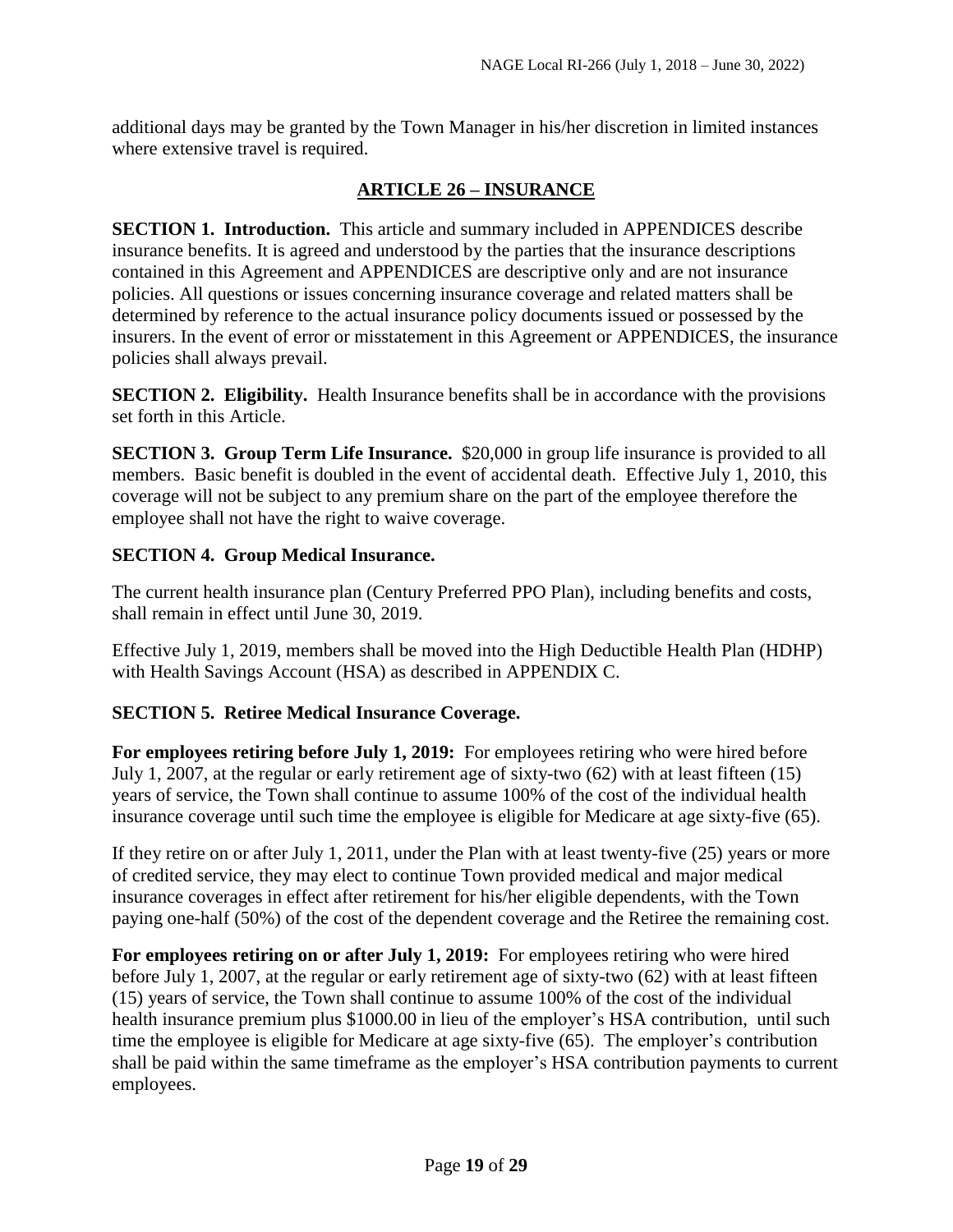If they retire on or after July 1, 2011, under the Plan with at least twenty-five (25) years or more of credited service, they may elect to continue Town provided medical and major medical insurance coverages in effect after retirement for his/her eligible dependents, with the Town paying one-half (50%) of the cost of the dependent's premium plus \$500.00 in lieu of the employer's HSA contribution and the Retiree's the remaining cost. The employer's contribution shall be paid within the same timeframe as the employer's HSA contribution payments to current employees.

<span id="page-19-0"></span>**SECTION 5A. Retiree Medical Insurance Continuation.** When any Retiree who is receiving insurance continuation from the Town under this provision is divorced or has a marriage annulled, any and all spousal (dependent) coverage which may then be provided by the Town under this provision shall immediately cease. In the event of the death of a Retiree who is receiving insurance continuation under this provision for himself/herself and eligible dependent(s), the dependent(s) shall be permitted to continue the coverage in effect after the death of the Retiree at the established 50%/50% shared payment rate until either/or remarriage of the surviving spouse/dependent, end of dependency status, or upon eligibility for coverage under any other medical insurance program or plan, including but not limited to Medicare/Medicaid or any other government program. As stated above, the post-retirement insurance continuation benefits provided herein shall terminate when the Retiree is or becomes eligible for any other medical insurance coverage and it is specifically to be the case that Retirees who become eligible for any government insurance continuation program such as Medicare or Medicaid and their dependents will no longer be eligible for benefits under this section.

Effective July 1, 2007, any person hired after July 1, 2007 who retires after twenty years of service and is at least age sixty-two (62) will continue to receive medical benefits for the employee only until eligible coverage under any other medical insurance program or plan, including but not limited to Medicare/Medicaid or any other government program. For those members hired on or after February 18, 2016, the Town shall not provide retiree health insurance for such members.

<span id="page-19-1"></span>**SECTION 6. Group Dental Coverage.** All employees, including those hired prior to July 1, 2018 and those hired after July 1, 2018, may elect to enroll in the Dental Plan, as described in APPENDIX D.

<span id="page-19-2"></span>**SECTION 7. Premium Share.** Effective July 1, 2018, members' health care premium share will be as follows below:

| <b>Contract Year</b>             | <b>Employee</b><br><b>Share</b> | <b>Medical</b><br><b>Plan</b>   | <b>Employer HSA</b><br><b>Funding</b> | <b>HSA Funding</b><br>Date to be Paid   |  |  |
|----------------------------------|---------------------------------|---------------------------------|---------------------------------------|-----------------------------------------|--|--|
| July 1, $2018 -$ June 30, $2019$ | 15%                             | Century Preferred PPO Plan Only |                                       |                                         |  |  |
| July 1, $2019 -$ June 30, $2020$ | 10%                             | <b>HDHP</b>                     | 100%                                  | To be paid in full<br>on August 1, 2019 |  |  |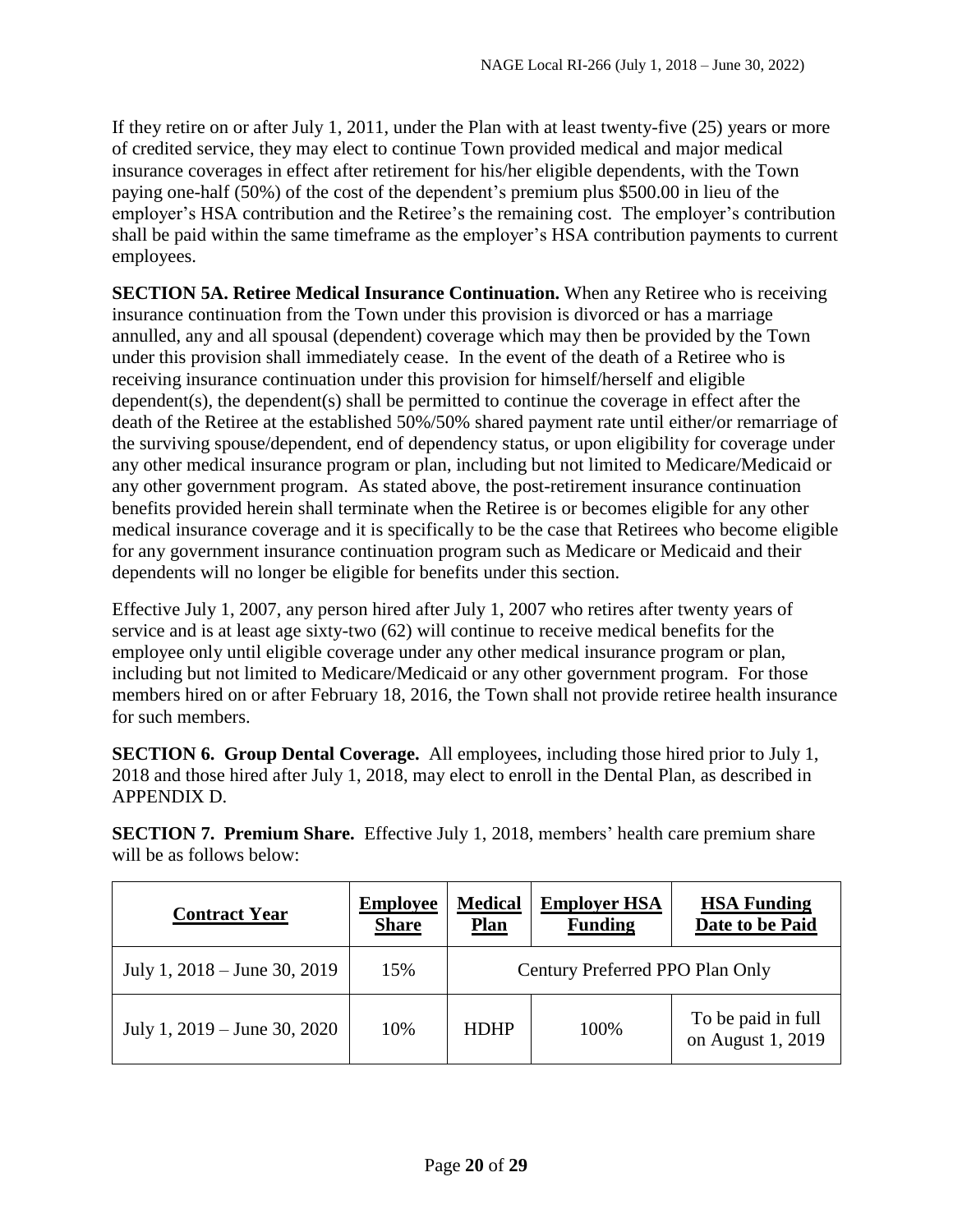| <b>Contract Year</b>             | <b>Employee</b><br><b>Share</b> | <b>Medical</b><br><b>Plan</b> | <b>Employer HSA</b><br><b>Funding</b> | <b>HSA Funding</b><br>Date to be Paid                                                                |
|----------------------------------|---------------------------------|-------------------------------|---------------------------------------|------------------------------------------------------------------------------------------------------|
| July 1, $2020 -$ June 30, 2021   | 10%                             | <b>HDHP</b>                   | 60%                                   | To be paid twice<br>annually as follows:<br>the first payroll<br>following August 1<br>and January 1 |
| July 1, $2021 -$ June 30, $2022$ | 14%                             | <b>HDHP</b>                   | 50%                                   | To be paid twice<br>annually as follows:<br>the first payroll<br>following August 1<br>and January 1 |

<span id="page-20-0"></span>**SECTION 8. Change of Carriers/Funding Arrangements.** The Town shall have the right to change insurance carriers or to self-insure, provided the coverage offered is substantially equivalent, as a whole, to the current plan outlined in this article. If there is any substantial change in coverage, the Town must negotiate such change prior to changing carriers. This provision does not preclude the Town from making non-substantial modifications so as to mitigate increased cost in health insurance.

The Town agrees to notify the Union President and Vice President of any adjustments to coverage.

<span id="page-20-1"></span>**SECTION 9. Section 125 Pre-Tax Contribution.** In accordance with Public Act No. 07-185, any employee for which any portion of the premiums for health insurance are deducted from the employees' pay shall be offered the opportunity to have such portion excluded from their gross income for state or federal income tax purposes, except as required under Section 125 of the Internal Revenue Code of 1986, or any subsequent corresponding internal revenue code of the United States, from time to time amended. In order to be eligible for this benefit, a Salary Reduction Agreement signed by the employee must be submitted.

<span id="page-20-2"></span>**SECTION 10. Medical Insurance Waiver.** An employee's election to select or waive group medical insurance shall remain in effect for a minimum of one (1) year. A change in election shall also remain in effect for a minimum of one (1) year. In accordance with the insurance carrier's procedures, employees may change elections upon the occurrence of certain qualifying events. Any employee eligible to make such elections (other than an election made upon initial employment) shall submit the election form to the Payroll Office. Such elections shall become effective in accordance with the insurance carrier's procedures or rules.

A **qualifying event** is generally defined as marriage or divorce; birth, adoption, or placement for adoption; death of dependent; change in employment status of self or dependent; loss of other coverage, or loss of dependent status. If an employee has a question as to what matters meet the definition of a **qualifying event**, the employee should reference the actual insurance policy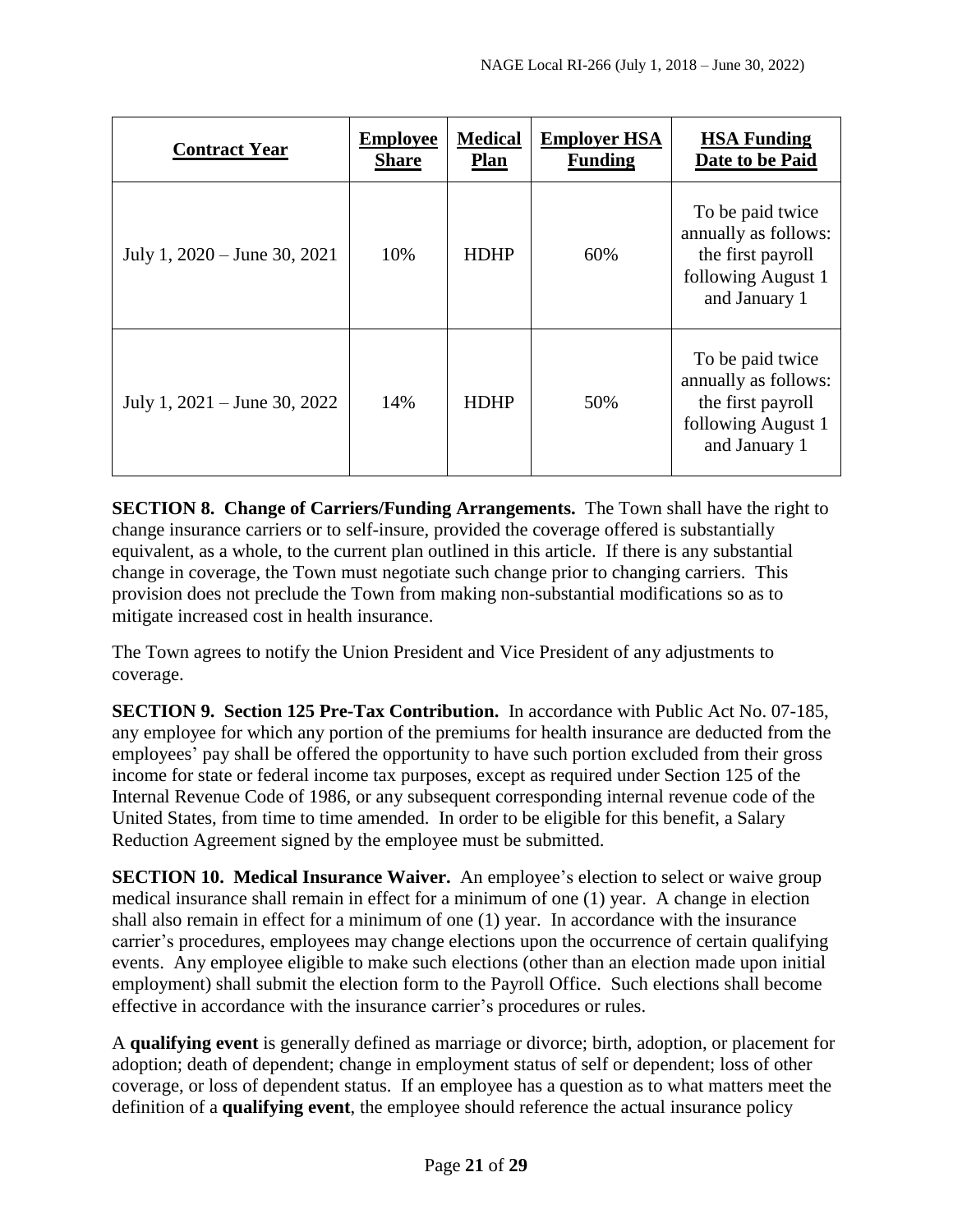documents issued or possessed by the insurers, or speak with an insurance carrier representative, the Town's Benefits Administrator, or Human Resources.

<span id="page-21-0"></span>**SECTION 11. Group Long Term Disability.** Bargaining unit members shall be entitled to Long Term Disability Insurance for injury or sickness to begin on the later of: (a) the date all accrued sick leave has been used; or (b) one hundred eighty (180) days. The Town will assume the full cost of this plan.

Benefit Percent 60% of current salary

Maximum Monthly Benefit \$5,000

#### **ARTICLE 27 – RETIREMENT / PENSION PLAN**

<span id="page-21-2"></span><span id="page-21-1"></span>**SECTION 1. Defined Benefit and Defined Contribution Pension Plans.** Rights in the Defined Benefit Plan shall vest fully after the conclusion of five (5) years of credited service. There shall be no vesting before that time. If a non-vested employee's contributions are returned to the employee at separation or death, the employee's beneficiaries shall receive interest at three percent (3%) per annum for such contributions.

Effective July 1, 1991, the existing Town Defined Benefit Plan shall be modified as follows:

- a. The monthly Normal Retirement Benefit shall be 1.5% of Average Monthly Earnings, as defined in the Defined Benefit Plan, plus .6% of Average Monthly Earnings in excess of \$500.00, multiplied by total years of Credited Service, as defined in the Defined Benefit Plan, up to a maximum of thirty-five (35) years.
- b. Effective July 1, 1994, each employee shall contribute 3.5% of base pay toward his/her pension benefits. Each employee shall participate in the Defined Benefit Plan beginning at age 18.
- c. Pursuant to Section 13.1 of the Town Defined Benefit Plan, the Town Manager shall appoint a member of the bargaining unit selected by the Union to serve of the Pension Committee. The pension committee shall meet semi-annually.
- d. Any retirement benefits paid under this Section to an employee receiving disability payments under the Workers' Compensation Act shall be reduced by the amount of such disability payments for the period of time for which such disability payments are made.
- e. Employees hired after February 18, 2016, will not be eligible for the Defined Benefit Plan. In lieu of the Defined Benefit Plan, the Town has developed a Defined Contribution Plan. Employees' contributions of up to six percent (6%) of base salary will be matched by the Town at fifty percent (50%) up to a maximum of three percent (3%) of base salary. Employees may contribute to the Defined Contribution Plan up to the maximum allowable by law. In order to be entitled to payout of the Town's contributions, employees must complete a minimum of five (5) years of credited service.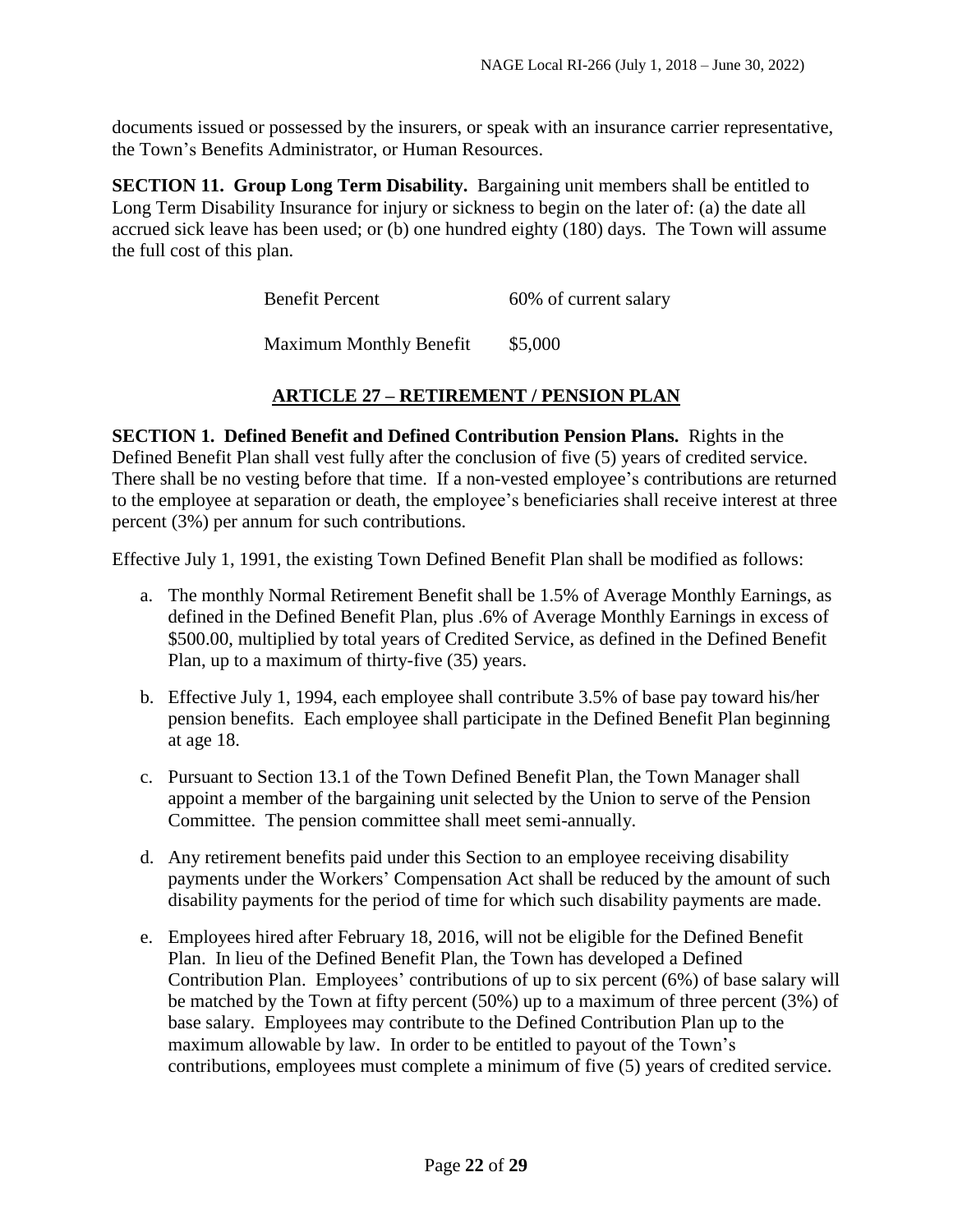#### **ARTICLE 28 - DURATION**

This Agreement shall be effective July 1, 2018 and shall remain in force and full effect until June 30, 2022.

#### **ARTICLE 29 - EXECUTION**

**EXECUTED** by the undersigned duly authorized representatives of the parties this day leclander 3018, at Rocky Hill, CT, pending ratification of Town Council. of

For The Town Of Rocky Hill

#### For The National Association Of Government **Employees NAGE Local No. RI-266**

John Mehr Town Manager

Dana McGee Director of Human Resources and Legal Compliance

Edwin Kosinski National Representative, NAGE/SEIU

Steve Parent NAGÉ 266 President

Nicholas Melino NAGE 266 Vice President

James Kamarre NAGE 266 Successor Contract Negotiation Team

Sworn to and subscribed before me this 10 day of Denember 2018

**CAMILLE GILBERT** NOTARY PUBLIC OF CONNECTICUT My Commission Expires 01/31/2023

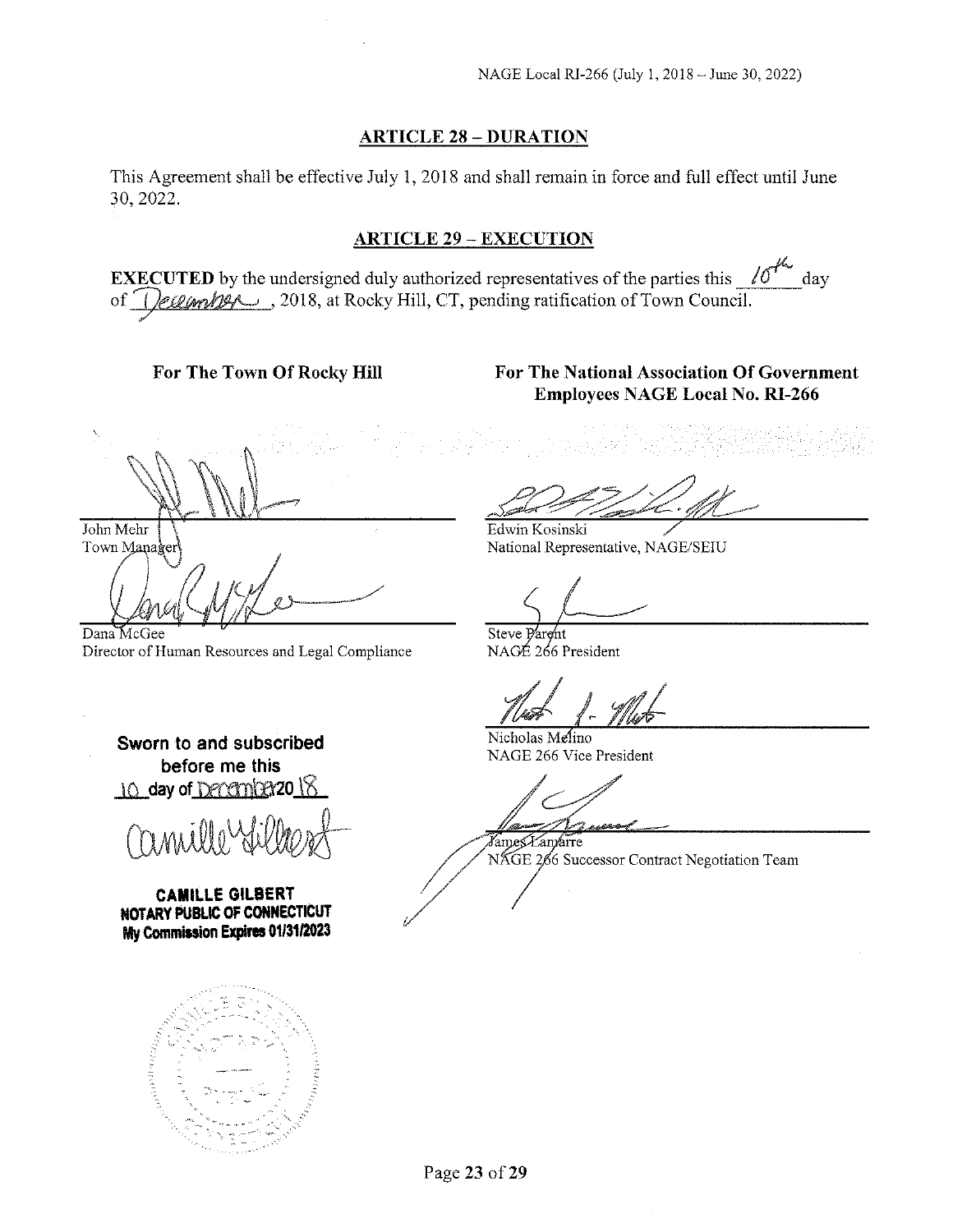# **WAGE APPENDIX A**

<span id="page-23-0"></span>**This schedule applies to employees hired on or after February 18, 2016.**

<span id="page-23-1"></span>

|                                                     | YEAR 1 | <b>YEAR 2</b> |       | YEAR 3 YEAR 4 YEAR 5 |       |  |  |
|-----------------------------------------------------|--------|---------------|-------|----------------------|-------|--|--|
| <b>Assistant Mechanic/Custodian (Fire Division)</b> |        |               |       |                      |       |  |  |
| 7/1/2017                                            | 26.48  | 27.01         | 27.55 | 28.10                | 28.66 |  |  |
| 7/1/2018                                            | 27.23  | 27.78         | 28.34 | 28.90                | 29.48 |  |  |
| 7/1/2019                                            | 28.04  | 28.60         | 29.17 | 29.75                | 30.35 |  |  |
| 7/1/2020                                            | 28.88  | 29.46         | 30.05 | 30.65                | 31.26 |  |  |
| 7/1/2021                                            | 29.82  | 30.41         | 31.02 | 31.64                | 32.27 |  |  |
| <b>Custodian</b>                                    |        |               |       |                      |       |  |  |
| 7/1/2017                                            | 20.61  | 21.02         | 21.44 | 21.87                | 22.31 |  |  |
| 7/1/2018                                            | 21.20  | 21.62         | 22.05 | 22.49                | 22.95 |  |  |
| 7/1/2019                                            | 21.82  | 22.26         | 22.70 | 23.16                | 23.62 |  |  |
| 7/1/2020                                            | 22.48  | 22.92         | 23.38 | 23.85                | 24.33 |  |  |
| 7/1/2021                                            | 23.21  | 23.67         | 24.14 | 24.63                | 25.12 |  |  |
| <b>Facilities Assistant</b>                         |        |               |       |                      |       |  |  |
| 7/1/2017                                            | 25.98  | 26.50         | 27.03 | 27.57                | 28.12 |  |  |
| 7/1/2018                                            | 26.72  | 27.26         | 27.80 | 28.36                | 28.92 |  |  |
| 7/1/2019                                            | 27.51  | 28.06         | 28.62 | 29.19                | 29.77 |  |  |
| 7/1/2020                                            | 28.33  | 28.90         | 29.48 | 30.07                | 30.67 |  |  |
| 7/1/2021                                            | 29.25  | 29.84         | 30.44 | 31.05                | 31.66 |  |  |
| <b>Facilities Trade Mechanic</b>                    |        |               |       |                      |       |  |  |
| 7/1/2017                                            | 33.85  | 34.54         | 35.23 | 35.93                | 36.65 |  |  |
| 7/1/2018                                            | 34.81  | 35.52         | 36.23 | 36.95                | 37.69 |  |  |
| 7/1/2019                                            | 35.84  | 36.57         | 37.30 | 38.04                | 38.81 |  |  |
| 7/1/2020                                            | 36.92  | 37.67         | 38.42 | 39.19                | 39.97 |  |  |
| 7/1/2021                                            | 38.12  | 38.89         | 39.67 | 40.46                | 41.27 |  |  |
| <b>Head Custodian</b>                               |        |               |       |                      |       |  |  |
| 7/1/2017                                            | 23.29  | 23.76         | 24.24 | 24.72                | 25.21 |  |  |
| 7/1/2018                                            | 23.95  | 24.44         | 24.93 | 25.42                | 25.93 |  |  |
| 7/1/2019                                            | 24.66  | 25.16         | 25.67 | 26.17                | 26.69 |  |  |
| 7/1/2020                                            | 25.40  | 25.91         | 26.44 | 26.96                | 27.49 |  |  |
| 7/1/2021                                            | 26.23  | 26.75         | 27.30 | 27.84                | 28.39 |  |  |
| <b>Head Mechanic (Fire Division)</b>                |        |               |       |                      |       |  |  |
| 7/1/2017                                            | 29.57  | 30.16         | 30.76 | 31.38                | 32.01 |  |  |
| 7/1/2018                                            | 30.41  | 31.02         | 31.64 | 32.27                | 32.92 |  |  |
| 7/1/2019                                            | 31.31  | 31.93         | 32.57 | 33.23                | 33.89 |  |  |
| 7/1/2020                                            | 32.25  | 32.89         | 33.55 | 34.22                | 34.91 |  |  |
| 7/1/2021                                            | 33.30  | 33.96         | 34.64 | 35.34                | 36.04 |  |  |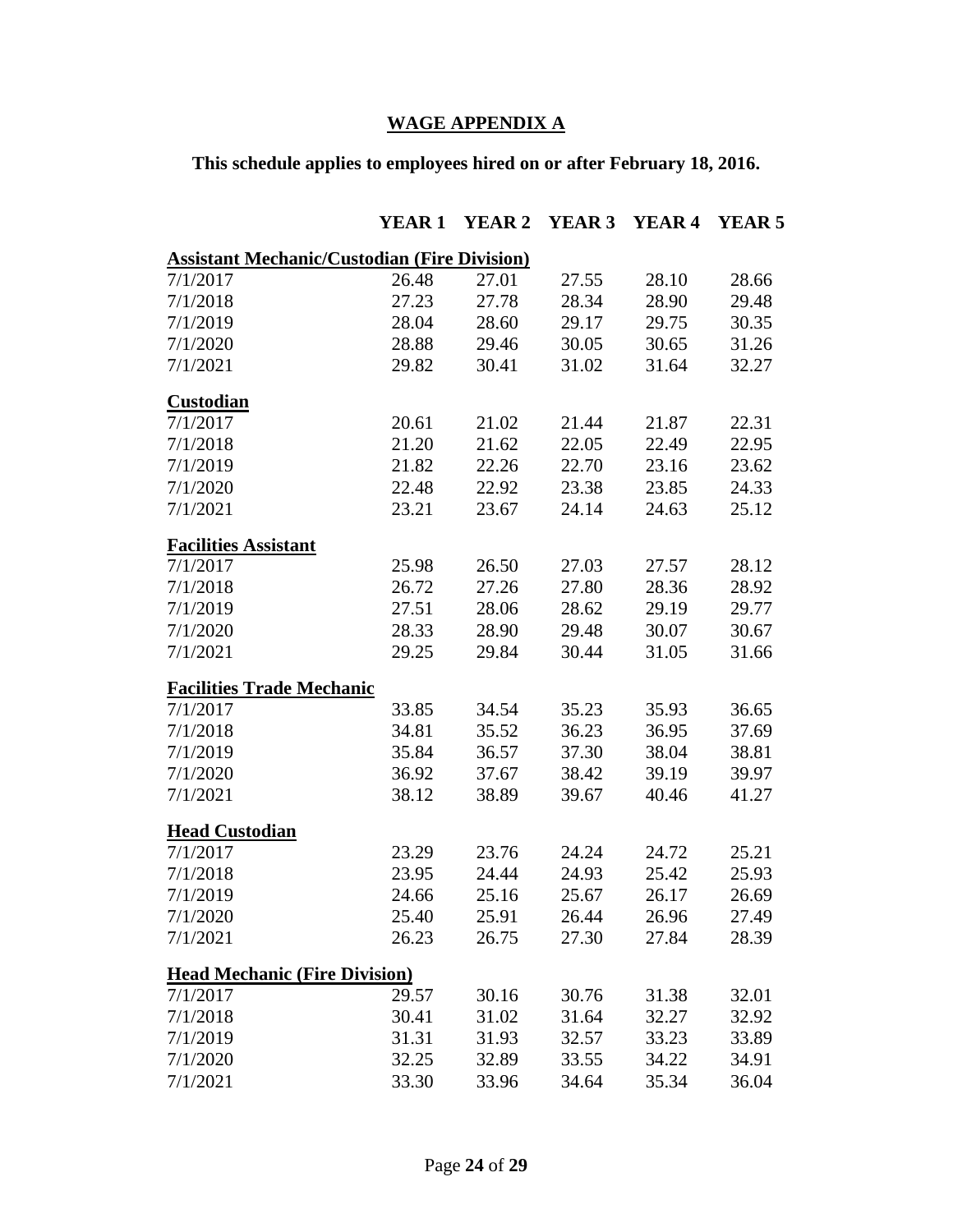#### **WAGE APPENDIX B**

#### <span id="page-24-0"></span>**This schedule applies to employees hired prior to February 18, 2016.**

<span id="page-24-1"></span>

| <b>POSITION</b>                                     | <b>START</b> | 2.85%<br>7/1/2018 | 2.95%<br>7/1/2019 | $3.00\%$<br>7/1/2020 | 3.25%<br>7/1/2021 |
|-----------------------------------------------------|--------------|-------------------|-------------------|----------------------|-------------------|
| <b>Assistant Mechanic/Custodian (Fire Division)</b> | 28.28        | 29.09             | 29.94             | 30.84                | 31.84             |
| Custodian                                           | 26.69        | 27.45             | 28.26             | 29.11                | 30.05             |
| <b>Facilities Assistant</b>                         | 33.53        | 34.49             | 35.50             | 36.57                | 37.76             |
| Facilities Trade Mechanic (Electrician)             | 41.15        | 42.32             | 43.57             | 44.88                | 46.34             |
| <b>Head Custodian</b>                               | 33.53        | 34.49             | 35.50             | 36.57                | 37.76             |
| Head Mechanic (Fire Division)                       | 39.09        | 40.20             | 41.39             | 42.63                | 44.02             |
| Cook/Custodian                                      | N/A          | 31.80             | 32.74             | 33.72                | 34.82             |

**PLEASE NOTE:** Incumbent Facilities Trade Mechanic (HVAC) wage appears in Wage Appendix A, Year 2, as of June 30, 2018 (\$34.54). Beginning July 1, 2018, Facilities Trade Mechanic (HVAC) title will be changed to "*Facilities Trade Mechanic*."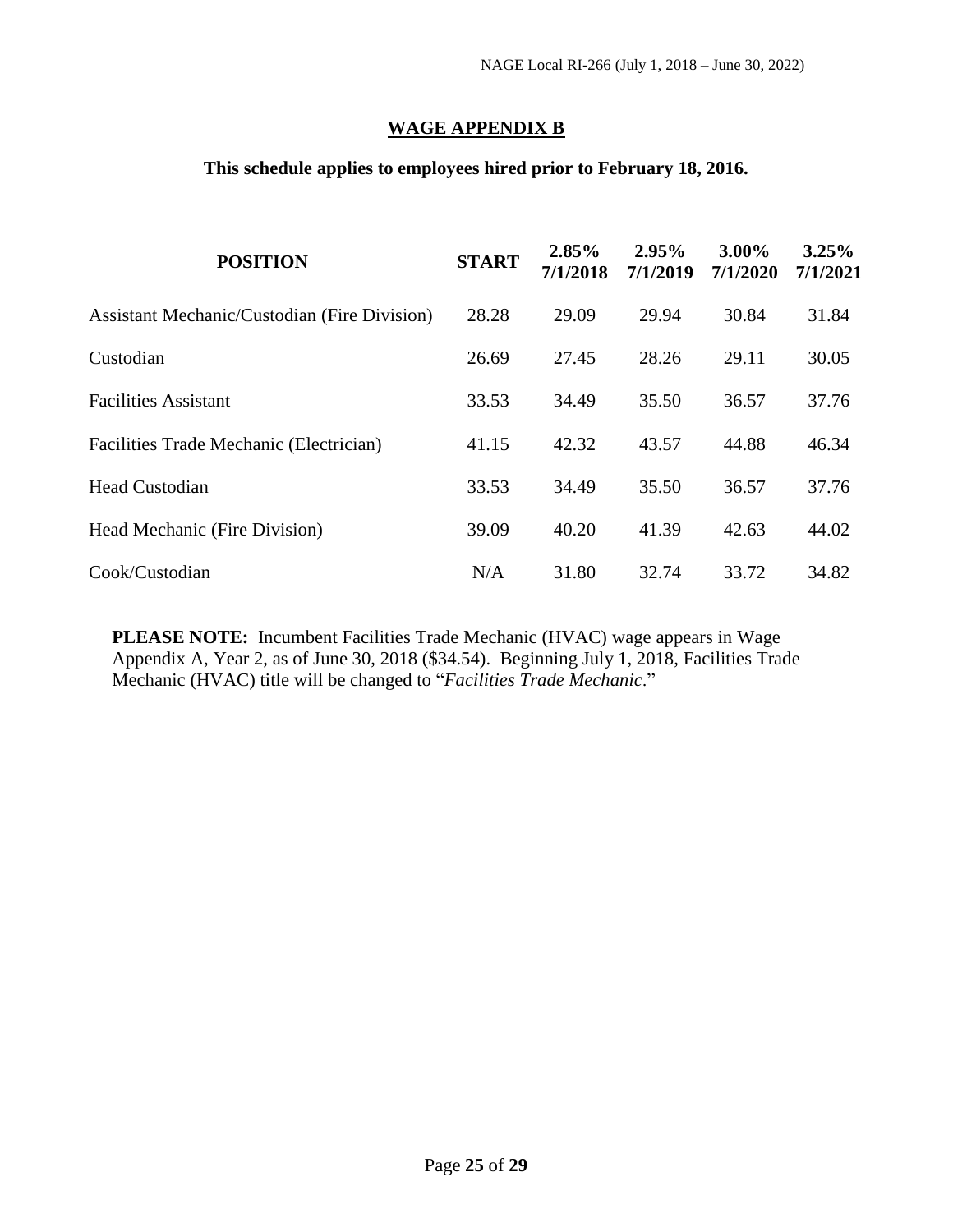#### <span id="page-25-0"></span>**APPENDIX C – HIGH DEDUCTIBLE HEALTH PLAN (HDHP) WITH HEALTH SAVINGS ACCOUNT (HSA)**

**Effective July 1, 2019, all employees will be enrolled in the High Deductible Health Plan (HDHP) with Health Savings Account (HSA), as described in this appendix.**

#### **Anthem High Deductible Health Plan with Health Savings Account** Non-Gatekeeper

#### **In Network**

Deductible \$2,000 / \$4,000 Combined with Out of Network Coinsurance 100 / 0, After Deductible \$0 Wellness, Deductible Waived All Other Medical 0% After Deductible Out of Pocket Maximum \$3,000 / \$6,000

#### **Out of Network**

Deductible \$2,000 / \$4,000 Combined with In Network Coinsurance 80 / 20, After Deductible Out of Pocket Maximum \$4,000 / \$8,000

# **In Network RX**

MP 4 – Essential Formulary Rx Card \$5 / 20 / 40 / 20% to \$200 After Plan Deductible Mail Order –  $2x$  Copay Tiers  $1 - 3$ , After Plan Deductible Unlimited Maximum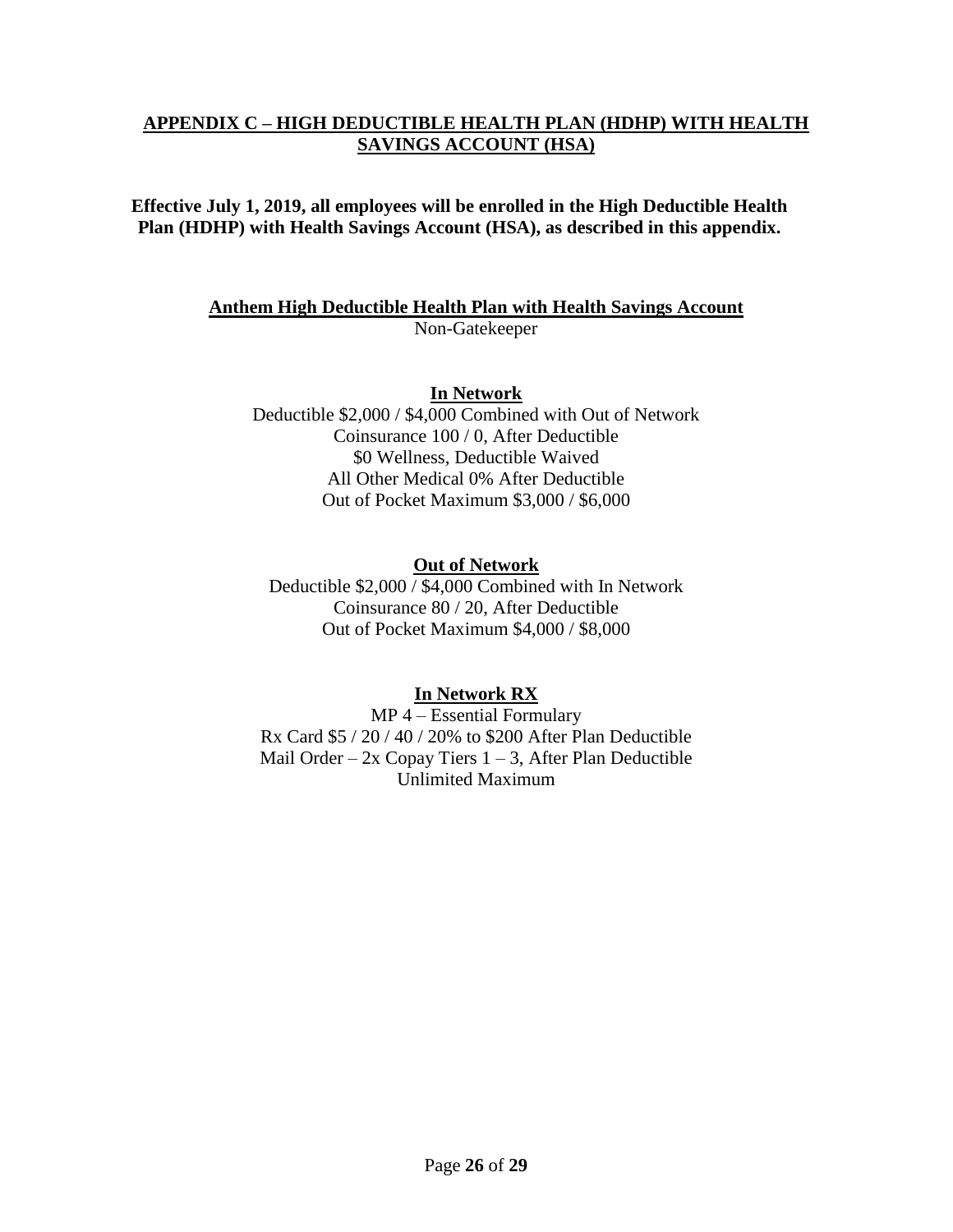# **APPENDIX D – DENTAL PLAN**

#### <span id="page-26-0"></span>**CO-PAY DENTAL**

The Co-Pay Dental plan covers diagnostic, preventive and restorative procedures necessary for adequate dental health.

#### **COVERED SERVICES INCLUDE:**

- $\checkmark$  Oral Examinations
- $\checkmark$  Periapical and bitewing x-rays
- $\checkmark$  Topical fluoride applications for members under age 19
- $\checkmark$  Prophylaxis, including cleaning, scaling and polishing
- $\checkmark$  Relining of dentures
- $\checkmark$  Repairs of broken removable dentures
- $\checkmark$  Palliative emergency treatment
- $\checkmark$  Routine fillings consisting of silver amalgam and tooth color materials; including stainless steel crowns (primary teeth)\*
- $\checkmark$  Simple extractions\*\*
- $\checkmark$  Endodontics-including pulpotomy, direct pulp capping and root canal therapy (excluding restoration)

\*Payment for an inlay, onlay or crown will equal the amount payable for a three-surface amalgam filling when the member is not covered by Dental Amendatory Rider A.

\*\*Payment for a surgical extraction or a hemisection with root removal will equal the amount payable for a simple extraction when the member is not covered by the Dental Amendatory Rider A.

#### **DENTAL AMENDATORY RIDER A - ADDITIONAL BASIC BENEFITS**

In addition to the services provided under your dental program, the following additional basic benefits are provided:

- Inlays (not part of bridge)
- Onlays (not part of bridge)
- Crown (now part of bridge)
- Space Maintainers
- Oral surgery consisting of fracture and dislocation treatment, diagnosis and treatment of cyst and abscess, surgical extractions and impaction
- Apicoectomy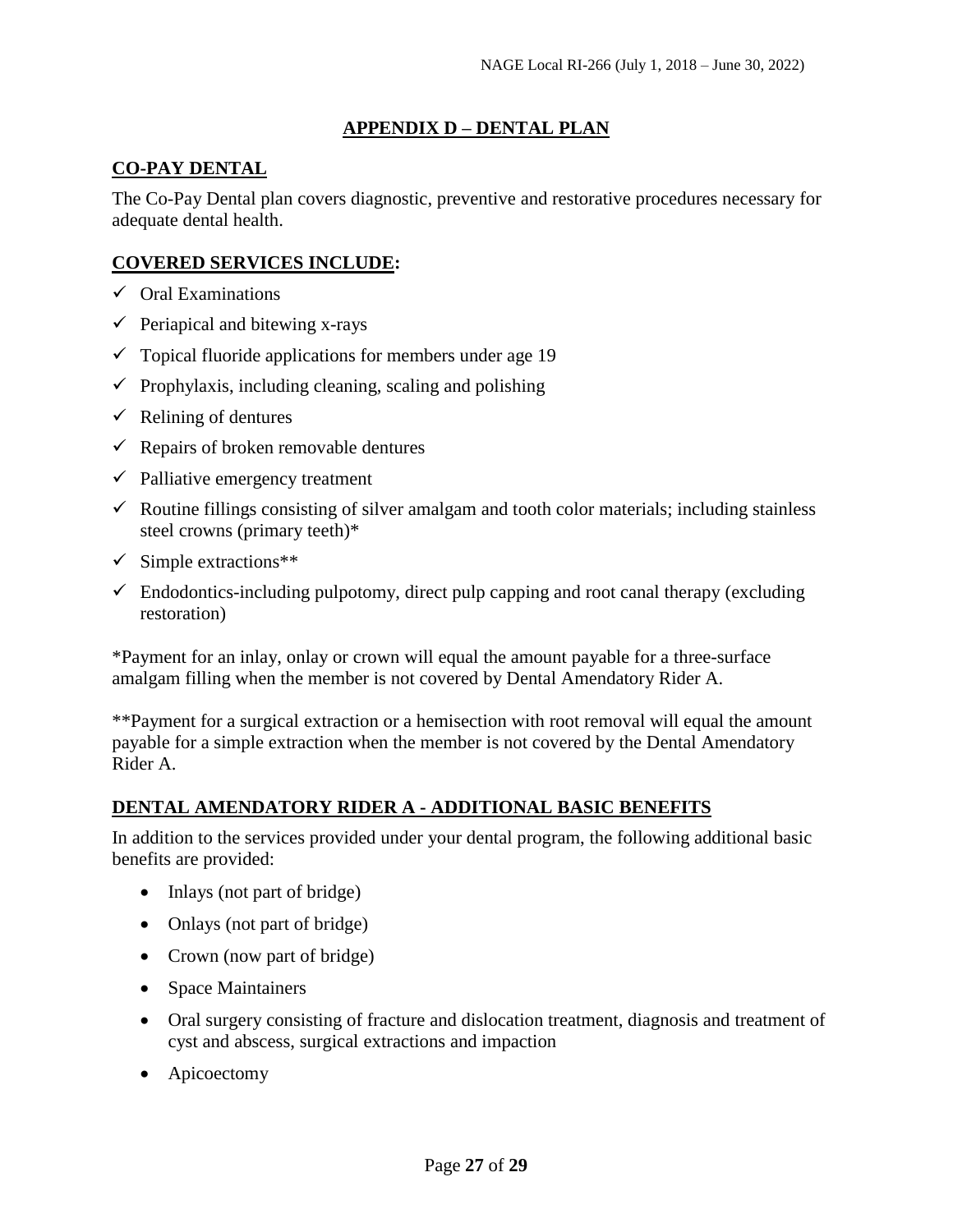The dental services listed above are subject to the following qualifications:

We will pay for individual crowns, inlays and onlays only when amalgam or synthetic fillings would not be satisfactory for the retention of the tooth, as determined by us.

We will not pay for a replacement provided less than five (5) years following a placement or replacement which was covered under this Rider. We will not pay for individual crowns, inlays or onlays, placed to alter vertical dimension, for the purpose of precision attachment of dentures, or when they are splinted together for any reason.

#### **DENTAL AMENDATORY RIDER D - ORTHODONTICS**

The following Orthodontic services are provided:

Handicapping malocclusion for a member under age 19, consisting of the installation of orthodontic appliances and orthodontic treatments concerned with the reduction or elimination of an existing malocclusion through the correction of malposed teeth.

The maximum amount payable for orthodontic services is \$600.00 per member per lifetime.

#### **ACCESSING BENEFITS:**

#### **Participating Dentists Benefits**

Anthem Blue Cross & Blue Shield of Connecticut will pay the lesser of fifty percent of the dentist's usual charge or sixty percent of the Usual, Customary and Reasonable Charge, as determined by us, for the dental services described in this Rider. Dentists who participate in our dental programs agree to accept our allowance as full payment and may not bill the member for any additional charges except for the remaining coinsurance balance.

#### **Non-Participating Dentists Benefits**

In the event a non-participating dentist renders these services, we will pay to the member the lesser of fifty percent of the dentist's charge or fifty percent of the applicable allowance for the procedure as determined by us. The member is responsible for any difference between the amount paid by us and the fee charged by the dentist.

*This does not constitute your health plan or insurance policy. It is only a general description for the purposes of this Request for Proposal, of the Anthem Blue Cross & Blue Shield of Connecticut Dental Amendatory Rider A. Refer to your Master Group Policy or Description of Benefits, on file with your employer, for a complete listing of benefits, maximums, exclusions and limitations.*